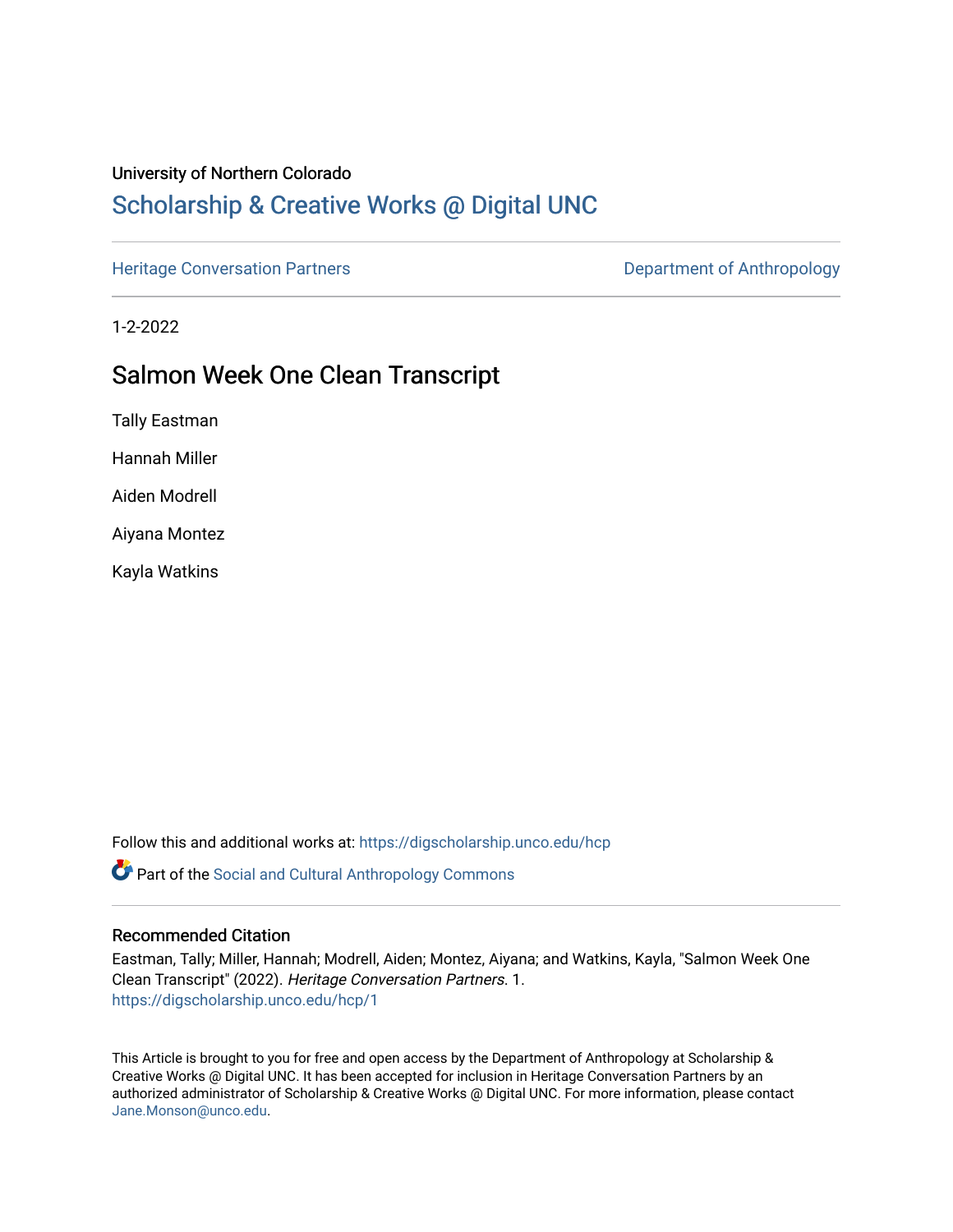#### **HERITAGE CONVERSATION PARTNERS PROJECT- SESSION 1**

#### **TRANSCRIPTION COVER SHEET**

#### **INTERVIEWEE:** N/A

**PRESENT:** Aiden Modrell, Karin Bates, Kayla Watkins, Aiyana Montez, Hannah Miller, and Tally Eastman

**PLACE OF INTERVIEW:** Remote Zoom Session. Greeley, CO.

**DATE OF INTERVIEW:** 1 February 2022

**LANGUAGE(S):** English

**INTERVIEWER:** Aiden Modrell, Kayla Watkins, Aiyana Montez, Hannah Miller, and Tally Eastman

**RECORDIST:** Aiden Modrell (through Zoom)

**TRANSCRIBED BY:** Maddy Carpenter

**TRANSCRIPT PROOFED BY:** Aiden Modrell, Kayla Watkins, Aiyana Montez, Hannah Miller, Tally Eastman, Kaden Schissler, and Danny Celentano

**TRANSCRIPT ANALYSIS BY:** Aiden Modrell, Kayla Watkins, Aiyana Montez, Hannah Miller, Tally Eastman, Kaden Schissler, Danny Celentano, and Maddy Carpenter

**BRIEF DESCRIPTION OF CONTENTS:** This interview includes content on the participants talking about their name meanings, their childhood, where they would like to travel, their experience living in the United States, their astrological signs, and their family and pets.

| <b>REFERENCE:</b> | $AMOD = Aiden Model$       |
|-------------------|----------------------------|
|                   | $KB = Karin$ Bates         |
|                   | KW= Kayla Watkins          |
|                   | <b>AMON= Aiyana Montez</b> |
|                   | HM= Hannah Miller          |
|                   | TE=Tally Eastman           |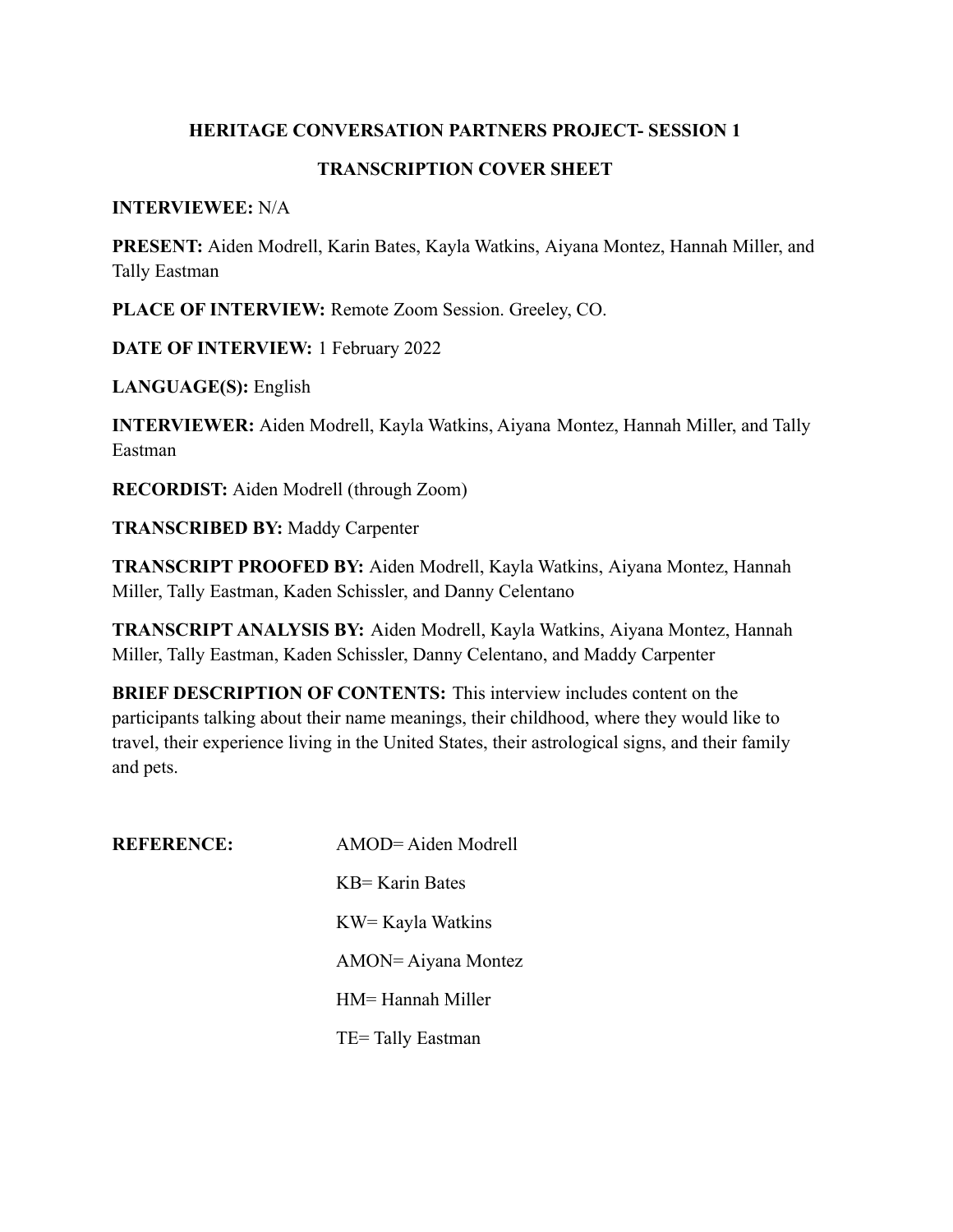#### **TRANSCRIPT**

#### **[Timestamp 0:00]**

**KB:** Hey there!

**AMOD:** Hey.

**KB:** Can you hear me? You can? Okay, good. I was just checking. Let me see if my settings are okay… Yes, it appears, they are.

**AMOD:** It's on my end.

**KB:** Okay, good. Cool.

**AMOD** So you can hear me okay?

**KB:** I can.

**AMOD:** Good, good.

**KB:** Good enough, yeah.

**AMOD:** My computer likes to choose a microphone that does not exist.

**KB:** Yes! Yes, sometimes mine will do that too, and also I'm on my newer work computer right now so it's like, it's got a better camera and… yeah it's more up to date. Cool and there's Hannah. I probably shouldn't have any of our stuff. I need to log into another account here like, let me just do that, I think I have about eight different gmail accounts now [laughs].

**AMOD:** Oh, of course [laughs].

**KB:** Yes, they're all like filling up the things and… let's see. I think all the stuff I want is on here... Oh, of course... All right, I have my new Google. Let's see if I can find what's in my drive real quickly… and just give you guys a little update now. Here we are… Okay, so.. oh I didn't erase her. So, last night I was trying to, and I can… I can repeat this later too. So, I was trying to get a hold of Rossana to confirm that she was coming and… I like sent this kind of elaborate email to everybody that's like, you know, here's your consent form and here's the curriculum and here's your zoom and you know made all this nice stuff that's really easy for them to, to look at and… I don't remember. I can't. I think what I did is I sent the email, and I said, you know I just haven't had that much contact with her, let me give her a phone call and I called her on the phone and I'm like hello, is this Rossana and she said yes, and I said this is Karen I'm from this cultural conversations that you signed up for and I'm just calling to check in with you and click, she hung up on me [laughs]. And then she removed herself from all the groups and I'm just like, okay I don't know what just happened [laughs]. I was a little nervous because I hadn't had that much contact with her, but last Friday evening, she did message with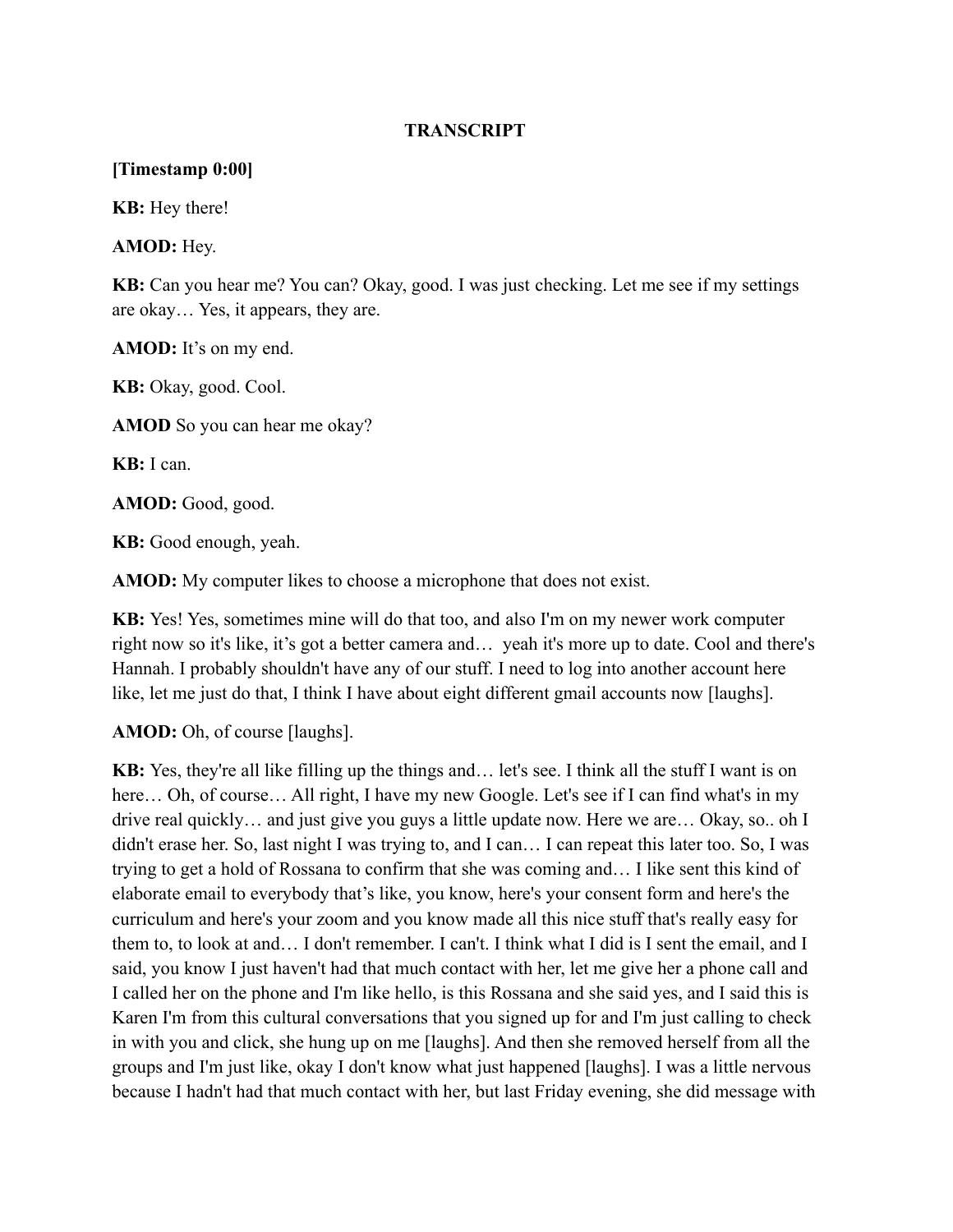me because I wanted to do like a practice zoom with some of the newer participants that I don't know like Oscar and… and Rossana, and she was messaging like "yeah I can, I'm free that evening" I'm like okay well here's my Zoom and we'll… we're going to join at 8pm on Friday evening, and she never showed up and I kind of tried to message, but you know anyway… yeah so anyway I'm sorry that's what happened. But the good news is, this morning after I reached out to… oh gosh I reached out to so many people… just to see if anybody was available, and one of my intercambio students, he's a little bit lower of a student, kind of like a level three… He said he agreed that he could participate, but not until next week so… Hi Kayla.

## **KW**: Hi.

**KB**: Did you see all the messages that were going on and WhatsApp?

## **KW**: Yeah.

**KB**: Okay, good. So, you kind of know that uh… you're getting a new participant next week [laughs], but not today so... oh good, Hannah's here.

**KW:** Yeah actually, I joined a little late, so I don't think I saw those ones.

**KB:** Oh you might not have… okay! So what happened was, is Rossana… I tried to call her last night to confirm everything and she hung up on me and then removed herself from all the groups.

## **KW**: Oh!

**KB**: ...and apparently didn't want to… I even tried to send a message like… I took a, you know, a literal shot of my screen of like, "This is the questionnaire you filled out, do you not want to do this?" and then I didn't… I think she might have blocked my number even… I don't even know. So yeah. So, apparently she didn't want to participate, I didn't find out until late last evening so I've been scrambling to find someone else and a beautiful student named Oscar from Brazil has agreed to come on board. He is from Caracas, Venezuela, I believe… no, no, no I'm sorry, he is from Sao Paulo, Brazil. So, he's Brazilian, he speaks Portuguese. I don't know his age, he appears to be in his 40s and I know that he's married and has kids so, um, so he's kind of right in line with some of the other participants, I think, except for the newest one that we got for another group. I was just looking for his name here so I'm actually going to put his, um, his first name on the attendance sheet… real quick, while I have a minute here… Okay, and his name, um, it's Oscar Santesso [sp?] Gonçalves and it… it's one of the "c's" with the little whatever it's called at the bottom… I forget what it's called in Portuguese… in French it's the… um... I can't even remember what it is in French [laughs]. It's something with a "c"... um...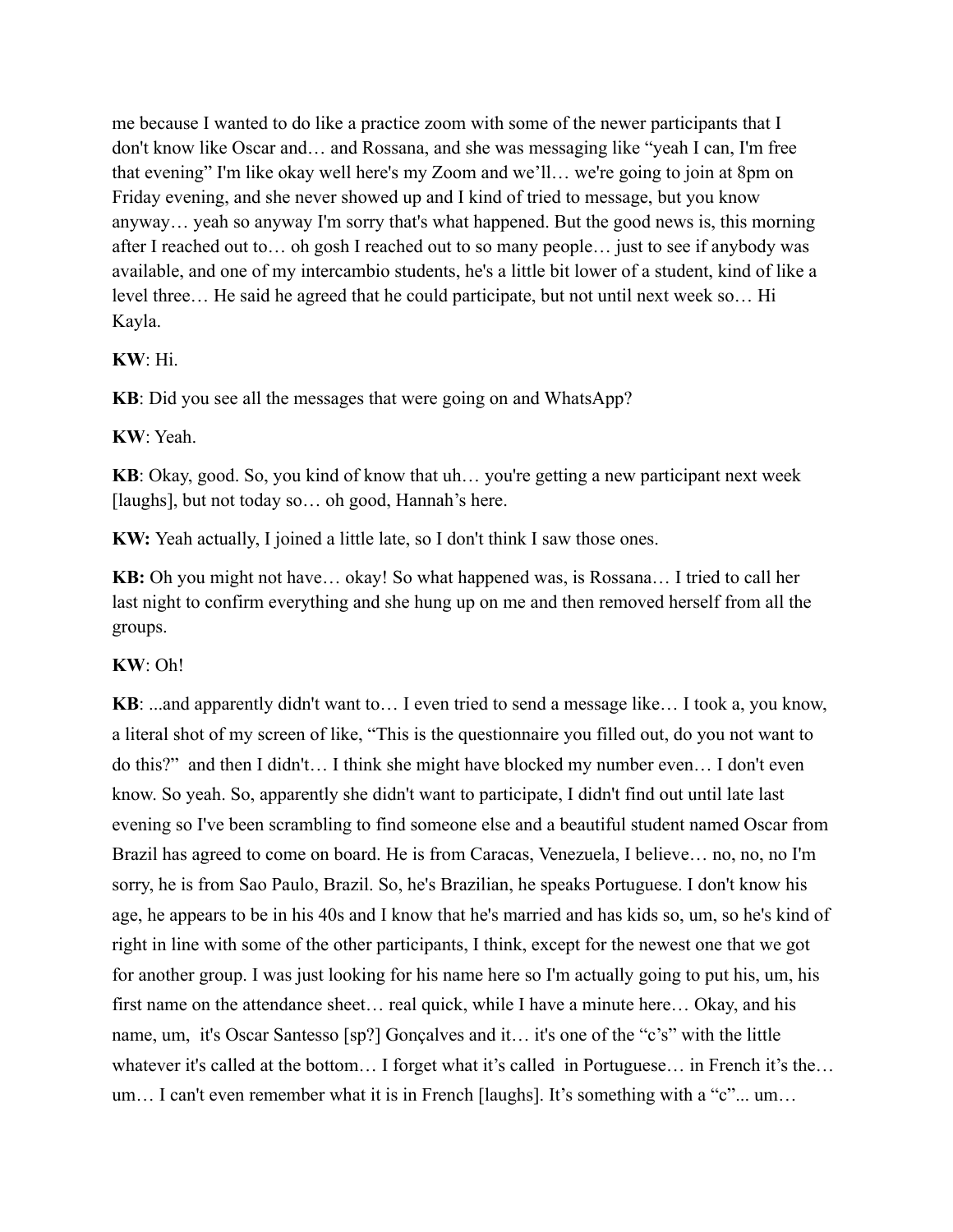**AMOD:** If only we had Maddie (Smoker) here.

**KB:** Yes, exactly exactly… um and it's pronounced like a soft "s" sound, so it looks like "Goncalves" but it's actually Gonçalves…um, just so you know! And let's see, I think, can I put his phone number in here real quick? Yeah, I'm going to delete Rosanna's stuff and let me see if I can go ahead and put his information in. I have not emailed him yet , he only knows the time and that it's going to be next week, so I'm going to send him a big email to him, late this afternoon when I'm kind of done working with intercambio, and try to get him all the information that he needs, and I think he'll be pretty good. He's really good about getting on Zoom with the class. He's very personable, but he's very insecure about his speaking, so I think he's going to need, like, a lot of support. Just to kind of guide him, you know, through the questions and frequent checks like, "Do you understand? Does this make sense?" But he's really, really eager to try, like, he's… and he's got some great stories already that I've heard from him. So… and lots and lots about Brazilian culture that he's already shared, and I've only had like four classes with him, so, I think he's going to be a really fun and good participant, so maybe it's a good thing Rossana dropped out [laughs]. Let me, let me put his phone number in here real quick since I'm thinking of it, and I have all this right here in front of me, and his email is… [typing information into Google Spreadsheet]. Okay, so I've got all of that stuff and then I will… I will reach out to him a little later today and say, "here's your group and here's your emails". In this group... Tally was going to be late, right? And let's see, I was trying to see who else… it looks like Kaden and I know Maddy… could Maddy not come? Do you remember?

## **AMOD:** I think she's just looking.

**HM**: I think she's support.

**KB:** Okay yeah, I was just kind of trying to see because… and actually, oh so a couple of people are support, that's right! So, Danny… Danny and Kaden are support and so is… so is Maddy. Okay, so I'm just going to highlight these three real quick. So actually, this is it isn't it? Except for Tally, it's… this will be the group, won't it? Oh, that's a nice size, I think he'll feel good about that so…yeah I'm just going to, yeah, kind of color them light blue here real quick, just so I realize "Okay, they're not actually going to be…" Very cool, oh that's awesome. Okay, and Hannah, I don't actually see you… oh there you are, you're the logistics coordinator with, uh, with Aiden. I was just looking for your name up there, so… Okay, perfect. Well, so yeah, that's kind of the scoop if you want to fill in Tally, and then like I was messaging with Mike this morning, and he said yeah you guys should just go ahead and go through the questions yourselves, and share with one another and just kind of get to know one another, and then next week when Paolo comes… I'm sorry, I put Oscar instead of Paulo… let me change that real quick [laughs]… You'll kind of probably just maybe introduce yourselves to him, and then ask him some of those personal questions. I don't know if I'm going to be able to get the data collection on him. So, maybe what I can do, let me find it here… What I'm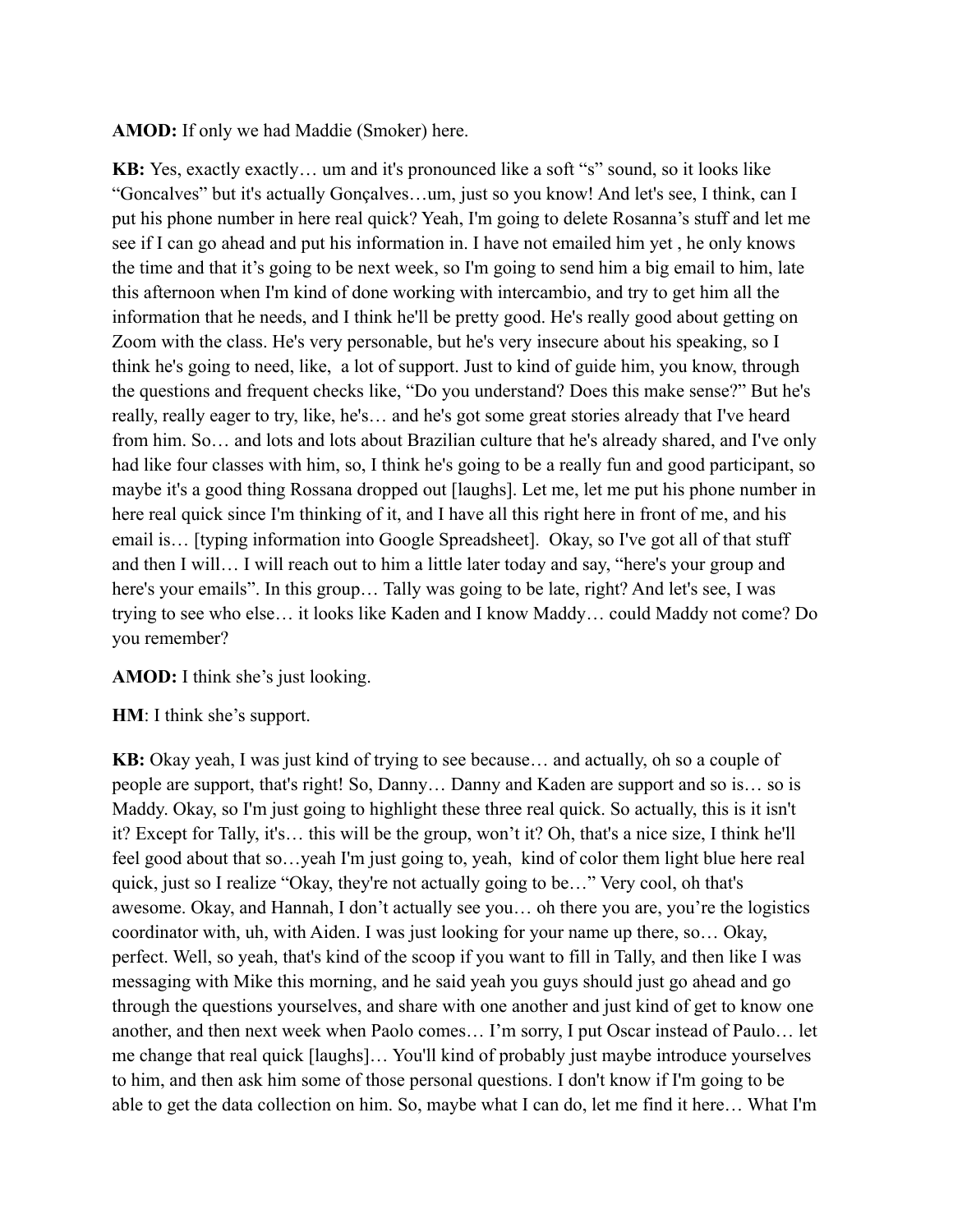going to do is… Let's see… add collaborators. Um… let's see, I think… yeah so, what I'm gonna do is, um, I'm going to send you guys the actual Google form, not the… not the survey that the participants take, not that link, that the actual editable form… so just don't edit it [laughs]. But, I'm going to share the link in chat and, um, what you guys can do is look at those questions that are on there, and that's the data, the basic data, that needs to be collected for each participant, and I'll just have you guys make sure that you do that, um… and that's just so that you can see all the questions at once, and so it's the section, where it says personal information, and so you can kind of go through, and um… ask Paolo those questions, and if you need to, you know, share them on the screen with him, or if you… I'm… I'm pretty sure like, he is… I think he might be working for CU Boulder, but I'm not entirely sure. I'm curious myself, so yeah, anything you get from him, let me know. I'd be really curious, but like, especially when it comes to the schooling, um… you could like, instead of going through the checklist of, "Have you gone to elementary school?…" I'm pretty sure that he has finished some university, or has a university degree, so you could just ask him the question, "Do you have a university degree?" "What is your degree in?" and then, if he says, you know, "No, I don't", then you can say, "Did you… did you um…do you have a high school diploma?" but anyway, I'm pretty sure he's a pretty fairly educated guy, and he might even actually have graduate studies or a PhD. So, you can find that all out from him…um… I don't know what else… can you guys think of anything that you need before I go?

**AMOD:** I mean, I don't have any questions but I'm sure if anything comes up… you know.

**KB:** Just send me a WhatsApp. Oh, you know, send it… You can even send it to the whole group, because I get all the messages so... You know that'll be fine. You know, I'm just sorry that our person bailed, but I… it's so funny because this is, kind of like the nature of this kind of project, it's just… oh look, there's Tally, I'll say hi to her before I take off. Hey Tally!

## **TE**: [waves] Hello!

**KB**: I came in, because I was just explaining the crisis situation that we had with Rossana hanging up on me and like, deleting herself from everything, so...[laughs]. But, we found out just this morning, um, a guy from Brazil… um, he's… he's a married guy with a couple kids living in Boulder… and he's one of my intercambio students. He agreed to come, starting next week, he said, "I'll rearrange my schedule," because he does sound really interested. And I think he needs, he just needs a lot of confidence building, and I think this is going to really help him build his confidence. So, that it would be something you could look at and post as well, is... you could even ask, "what is your, what is your confidence level of English now?" And then, at the end, in the post, when you have an opportunity to talk with him… um, I also did, to encourage him a little bit, I told him, it was only going till March 8th [laughs]. Which is a lie, but I knew that we would be doing the bulk of the research and that, that was after the week of spring break… um, it's kind of a wrap up session, so you could discuss it with him if he's actually free on March 22nd, and if he is, like, as you get towards the end, invite him to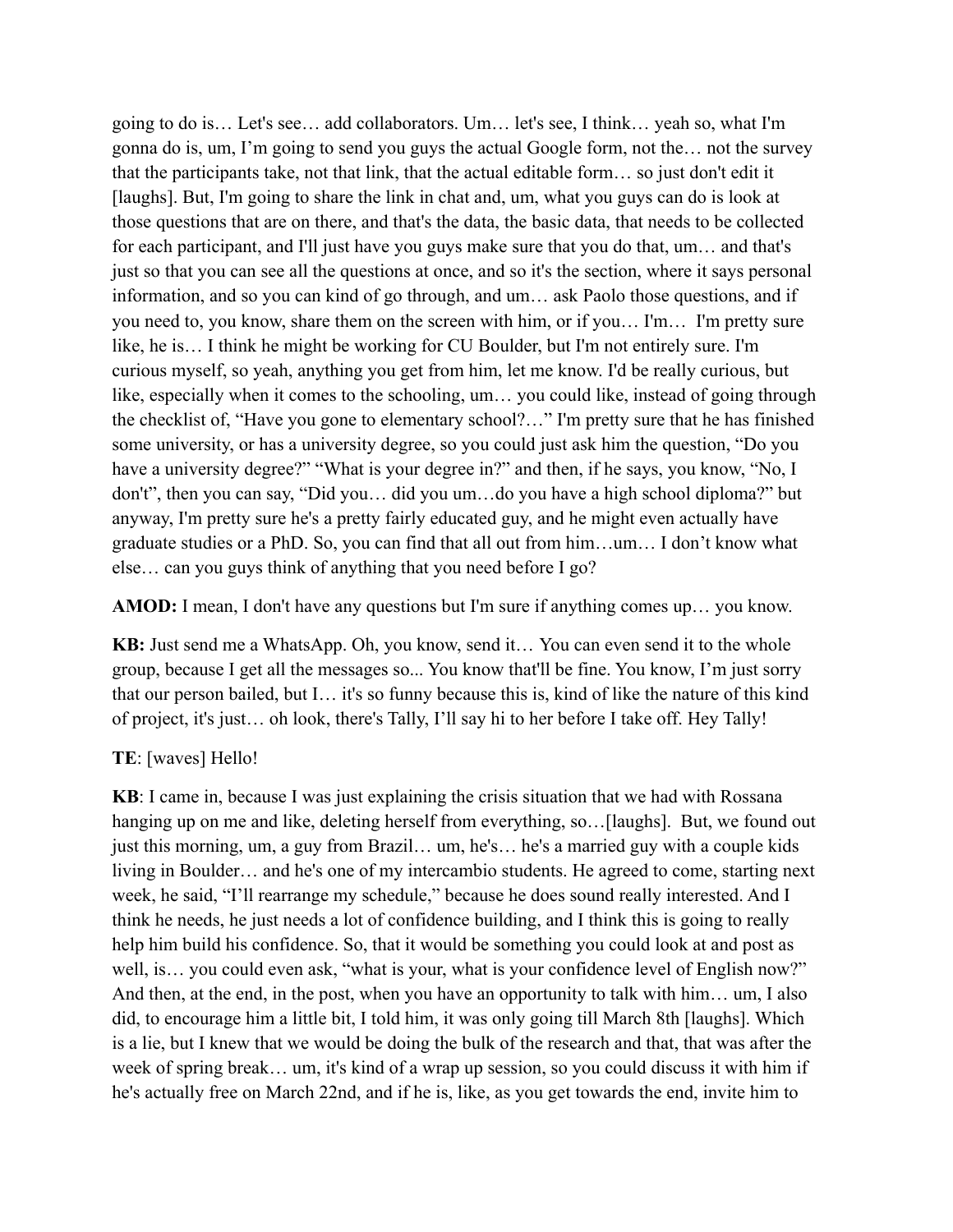that session. But if you can try to compact everything, and get it all done by March 8th, that would also be kind of awesome, because… I just was doing it because it sounded like, "but it's only five times and it's just from 11… it's one hour," you know… and it's at the time he normally has classes on Mondays and Wednesdays, so… you know, I was just trying to encourage him that, "oh it's just it's just five times, like you can do it." you know? [laughs]. So, I kind of left the 22nd off the table, because it made it sound like it was going to be a really long time, so um…, but you know, I'm sure as you're going along, like, "hey, can you… can you also meet, we're going to have like a goodbye party?", you know, make it sound like that, I'm sure he'd be into it [laughs]. But, try to just get everything done by March 8th, and that'll help you anyway, because then you'll have a lot, you know, finished a little early, maybe so um… So anyway, Tally, what I'm going to do is, I was explaining, I'm going to email him all the details about things like the Zoom link and your guys' contact information, like, give him all the things he needs and then he should be ready to go next Tuesday on… his name and phone number is already on the attendance and the Salmon [group sheet]… I just quickly did that, so you do have his contact information… So, um, if… I think what I'll do is I'm going to send him the emails first, then I will add him to the WhatsApp group. So, as soon as you see that he's been added to the WhatsApp group, then, then you can go ahead and like reach out and say we're so thankful. Maybe Aiden, you could take control of that… like, like, sometime by the end of the week, just reach out and say, "Hi, I'm Aiden. I'm the main contact. It's really…thank you so much for doing this," and I'm sure he's gonna be really cool, so yeah… so yeah! So, have fun talking about your questions!

**AMOD:** Oh, I do have one quick question.

**KB**: Sure.

AMON: Oh, I have a question too, when you're done Aiden! Is that okay?

**KB:** Yeah, that's fine!

**AMOD:** Um, should we go over the, uh, letter of consent this time or next week, when we actually have him?

**KB:** Yeah, do it next week with him. I mean, you guys, I think you can read the letter of consent easily and quickly, and so… and I don't even know, I'm assuming Mike needs to have you read and sign them too [laughs]. But for Paolo, what you'll do is kind of go through section by section, and he'll have... I'm going to email him a copy, so he might have read through it...um, but I think his reading is better than his speaking in English, so I think he's actually probably going to understand everything, but you might want to just kind of, walk through it and say, "Is this okay with you?" and then capture the verbal agreement on the recording like it is recording right now. So, Aiyana, what's your question?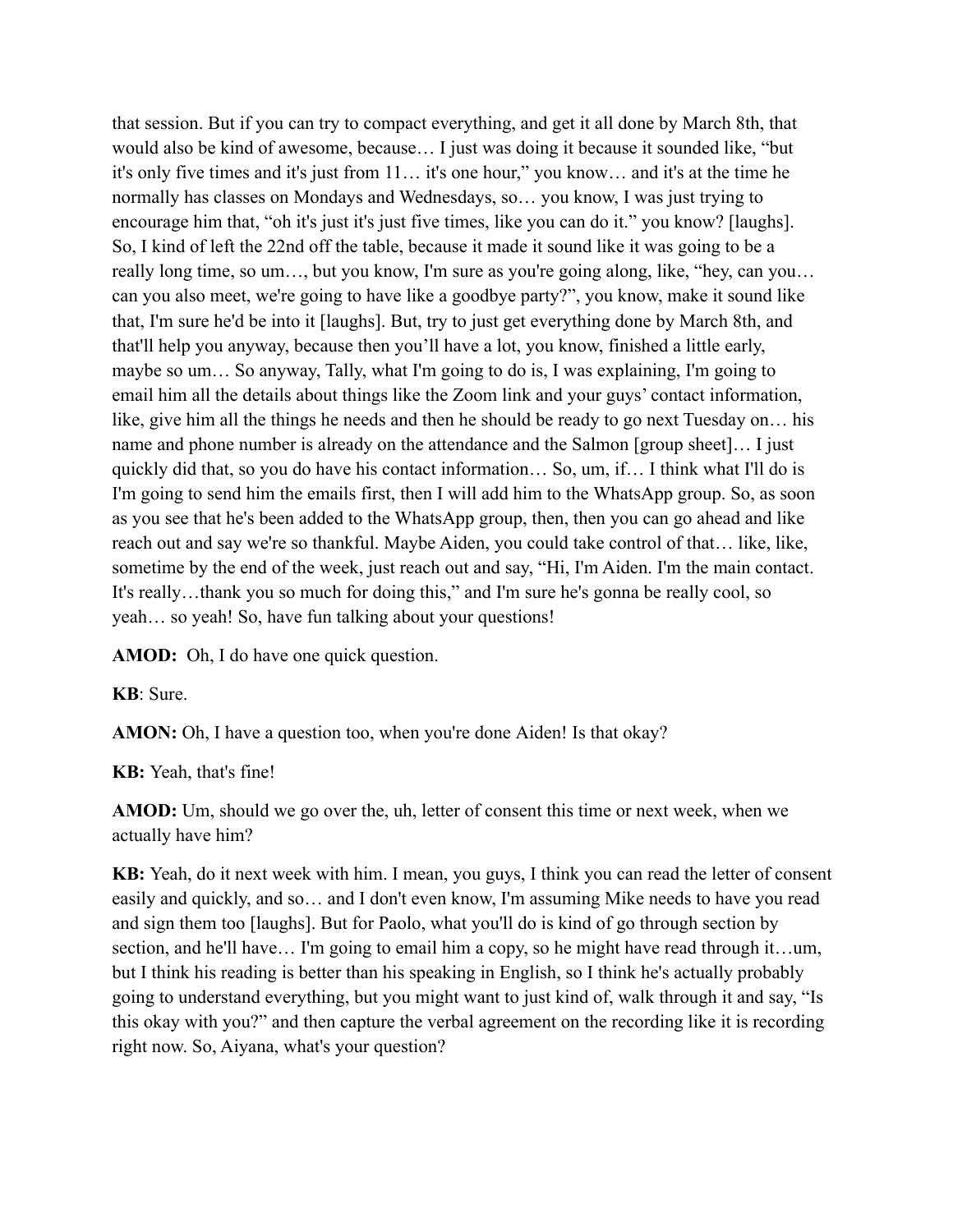**AMON:** Um, my question was just if you've been in touch with the, uh, social media coordinator lead about making a WhatsApp for all of the social media coordinators?

**KB:** Oh well, you know what, the lead social media coordinator can create a group for all you guys!

# **AMON**: Okay.

**KB**: So I don't necessarily need to be involved with every single group…um, I'm kind of more like I'm… I'm putting myself in the groups with the English language participants, because my responsibility… I'm kind of like the lead for ensuring that they are doing okay.

## **AMON**: Right.

**KB**: …and that, you know, kind of doing the organizing back end of things.

**AMON:** Okay, and then…

**KB:** Yeah, you guys can just set up your own group!

**AMON:** I was looking on the spreadsheets and I didn't see who was the lead for me to contact.

**KB:** You know, that's a good question. Let's see here if it says... on Salmon, oh no, this is, on the other one, hold on… Oh gosh, I'm not on my work computer so… here it is, okay. So yeah, it's like a matter of just finding who's got what and where. So, let's see, the lead social media coordinator is Miranda Bermudez. She's on Team Evergreen. So, if you need to like, go to the tab where all the contact information is and look up Miranda, she should be there. So, she's the lead! Yeah, she can be responsible to set up a WhatsApp group and then add all of the social media coordinators.

**AMON:** Awesome, thank you so much.

**KB:** Sure, yeah you bet. Any other awesome, excellent questions? Okay, well I'll let you guys get to know each other through those questions so that you have something to transcribe and analyze, and have a really good rest of the week and I'll be in touch, and if you need anything else just send me a message or email. All right, take care, you guys.

**[KB leaves] AMOD:** Bye! **AMON:** Bye! **AMOD:** Hi guys! **TE**: Hello!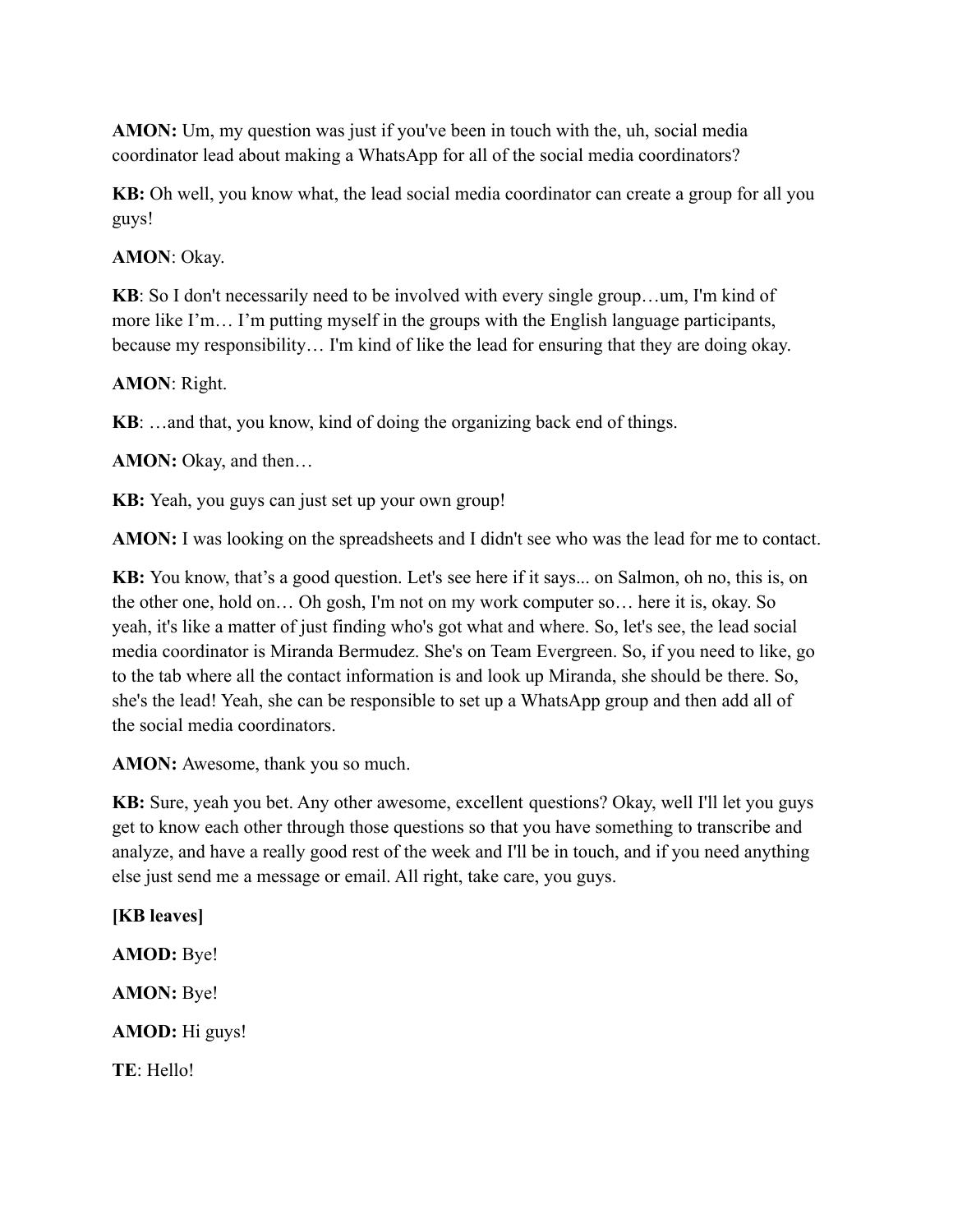#### **HM:** Hey.

**AMOD:** We have now like, 45 minutes… so [laughs].

**TE:** Okay, so are we basically, just going to like, answer them individually in the group, like answer the introductory questions, instead of… through our person.

**AMON:** Yeah I feel like that's what she wanted us to do.

**TE:** Okay, yeah.

**AMOD:** Talk as if we are English learners.

**TE:** Right? Okay.

**AMON:** Um**,** do you guys want to do like… a popcorn method, or I can go first, if you guys want.

#### **AMOD:** Sure! Go for it.

**TE:** Sure!

**AMON:** So… I have the little thing pulled up. Okay, so I'm Aiyana Montez, and my name does have, kind of, a significant meaning. It's Native American. My dad was Native American and my mom was really involved in Native American culture, and that's kind of how they met each other. Sorry, I'm like losing my voice right now. Um... and let's see, I was born in Denver, but I was raised in San Diego. Um, I have lived in the United States my entire life. I would like to travel abroad, though. Um, and maybe live abroad for who knows how long, we'll see.

**AMOD**: Any specific country?

**AMON**: I would love… I want to travel around Europe a lot, like, I want to go everywhere in Europe. But, um, I'm also really interested in Japan, South America and Mexico… you know, anywhere. I'd love… Canada is beautiful too. The only place I'm not super interested in is Australia, they have really big spiders so... and a lot of poisonous snakes [laughs], so not super interested in that. Um, my ambitions for… or my educational goal, so I'm not learning English with this, obviously, but I am very excited to kind of dip my toe into, like, anthropological research, since I've been stuck all four years of college doing psychological research, which is grueling and no fun really and very confined… so this is new for me, it's very exciting. What is important for you guys to know about me? That's kind of a… it's kind of an open ended question. Um… something to know about me… Okay, I have… just maybe because you guys are my group members, I do have pretty severe ADHD. I am medicated, I take my meds so... and I work really hard to try to be as organized as possible, but I can sometimes be forgetful. So, please let me know if I'm ever forgetful or if I'm ever not doing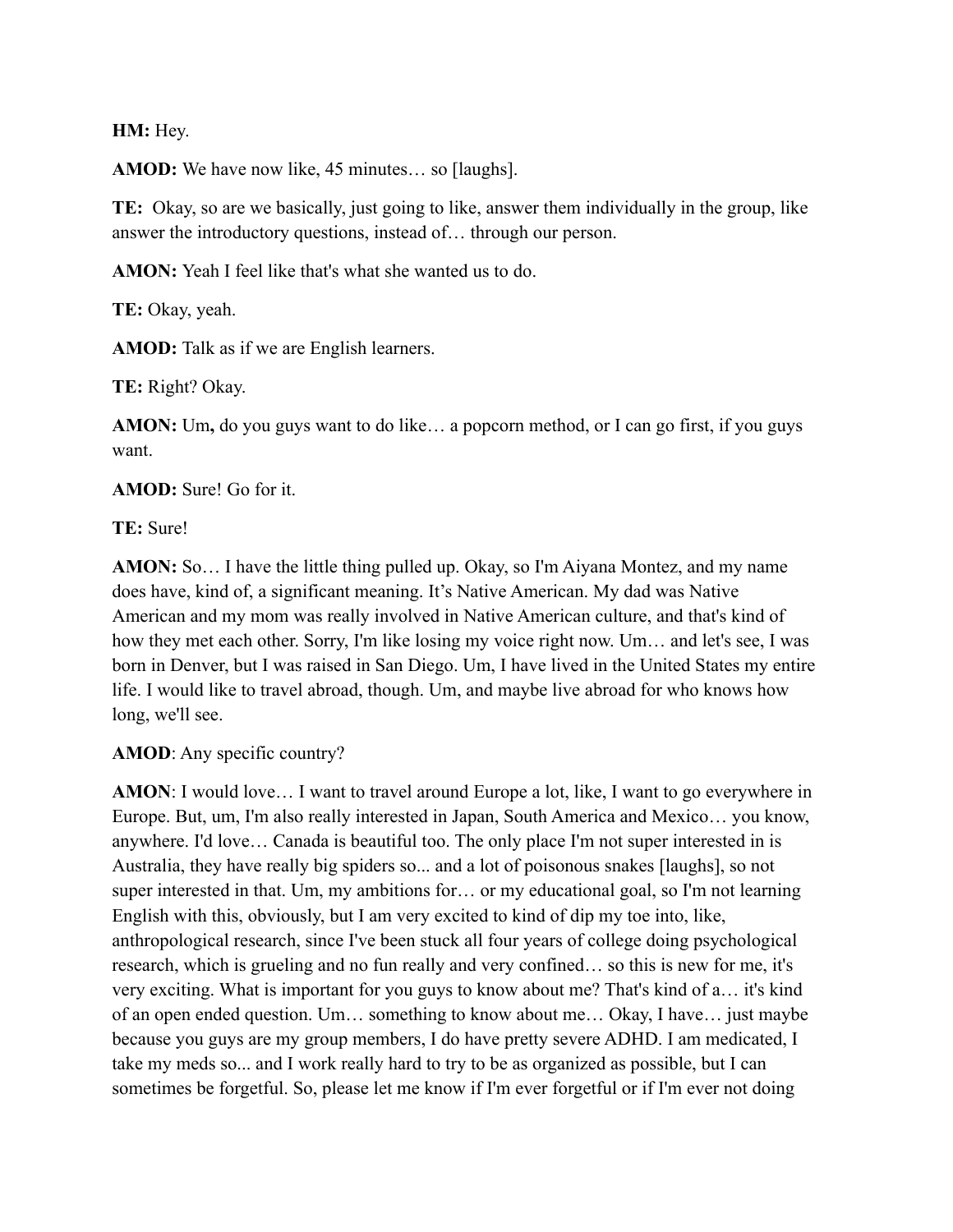anything that you guys are needing for me, because I respond really well to somebody just letting me know. I promise I won't be mad at you or upset with you, I will try my best not to…

**TE:** I am the same way, I have severe ADHD too. And I'm medicated too.

**AMON:** In my class, together with fidget spinners and the like…yes.

**TE:** If you like, if you do… like if you're chaotic, I will be too. I guess that's a PSA for me as well, but I understand the energy, and I need help remembering. You and I are going to try together.

**AMON**: Yeah, yeah.

**AMOD:** Everyone keeping each other accountable.

**AMON:** I'm super organized with writing everything down in my planner…um, but, now I'm super excited that we have a WhatsApp because those reminders are, like, crucial to me too. So… um, "what is something that is important to know where I'm from?" oh, I just lost the page, hang on… okay um… let's think about that… Well, growing up in San Diego, um, I think that the culture was honestly a lot different than my time living in Colorado…um, It sounds like maybe a little cliche, but everybody else seems pretty laid back and just very kind and friendly.. um, Colorado, or at least the Denver area, it's very, "go go go". People don't really talk to you or want to make friends out in public or things like that, but um…also I grew up on, kind of, a farm, so it was like, in a rural area in San Diego so I have lots of animals, so maybe that's something important about me. Um, "what's the easiest thing about being in the US and what's the hardest?" Living in America can be, you know, it's a little difficult at times [laughs]. The easiest thing about it is probably that all my family's here and all my friends are here, so, yeah!

**TE:** There you go! Okay, should we just do it, one by one?

**AMON:** Yeah-

**AMOD**: Sure.

**AMON**: -Sorry I was just like going off!

**TE:** No, that's completely fine for me I don't care at all!

**AMON:** That's how my brain was working.

**TE:** Like you said in yours, it was like, "well, I'm from here, I don't really have much, like, outside cultural knowledge," so I think the like…because even what you said, like, the difference with Colorado… I think, is going to be very… like the learning experience of the person we're talking to, because what you've said about people being a little less friendly is honestly true from what I've heard from people who've moved here from out of state or my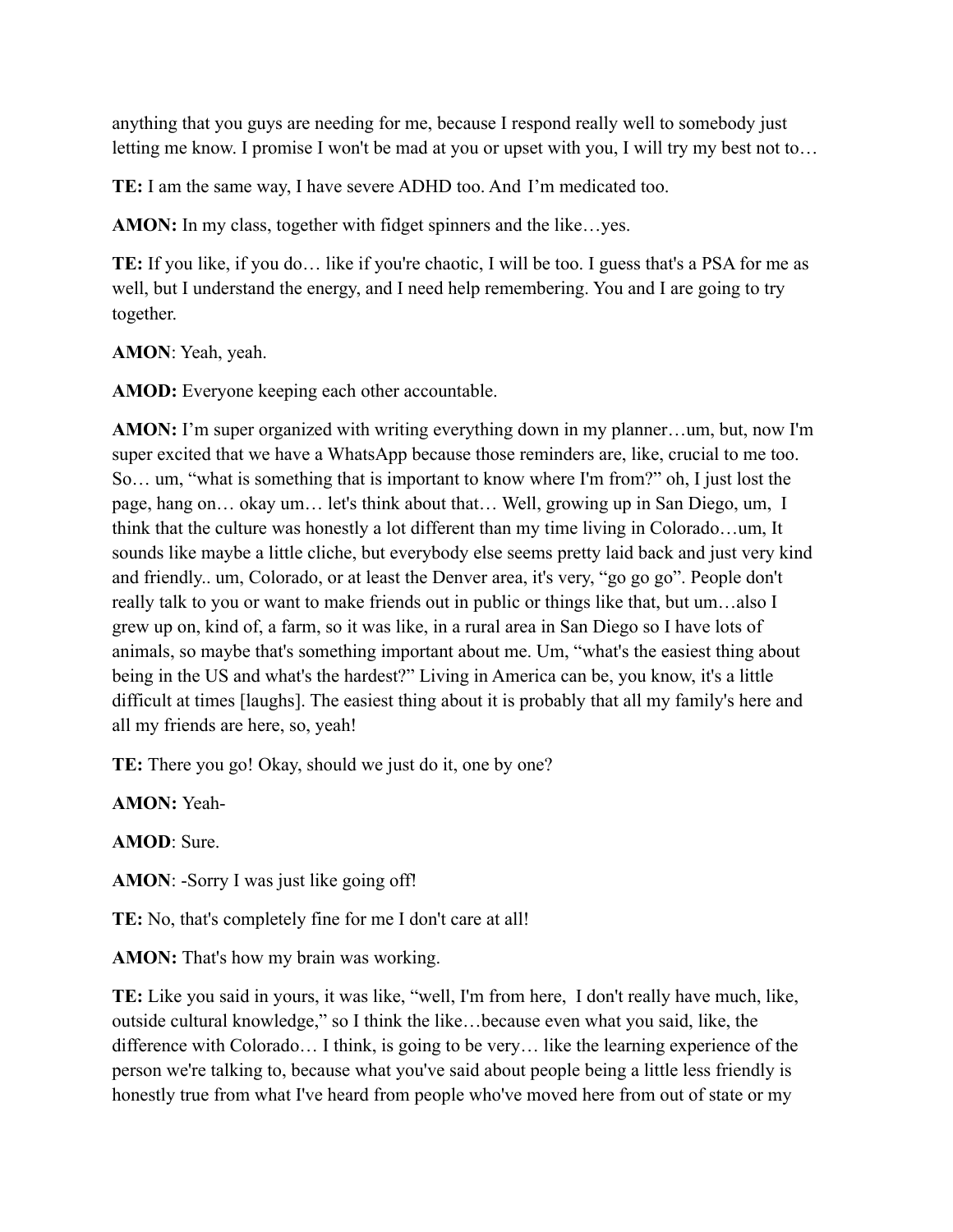parents… are in South Dakota, like, 50% of the time because it floats their boat, and so they're like, "The people here so friendly! I have no friends in Colorado, no one talks to you"... they're just all going to, like, work. Like in their own way.

**AMON:** Definitely, I think the culture is changing in Colorado as we see more out-of-staters move in, but I moved here in high school and it was just like, a world of difference, I was so out of my element.

**TE:** Yeah, it's a very weird state, honestly.

**AMON:** Yeah, strange [laughs].

**TE:** Okay…

**AMON:** Do you want to go to the next Tally?

**TE:** I can! Do you want me to just knock it out? I'll do it.

**AMON:** Does anybody else want to offer up going next?

**AMON:** Oh, I see the… [unintelligible]

**AMOD**: [laughs] Tally, go ahead!

**TE:** I'll do it, I'll take it, I don't care, I'm so my name is Tally. Uh, my mom… question mark… decided on my name. There's like a few big vague stories surrounding it, like, how it came to be. There's no actual meaning behind it, it's just always important for my mom that I distinguish that it's not Leah. My name is not short for anything. Um, so I'm the only Tally I've ever met, which is nice. That's like the cool thing… um, I was born and raised in Loveland, Colorado. I live in Loveland, Colorado and I commute to school. So, it's so interesting how much I've seen wow um… so yeah, I've lived in the United States for 20 years, the only break that I had, um, from Loveland was living in Colorado Springs for two years, when I was younger. Um, and those two years were kind of just like party years in my head. Like, they were just fun, I was in like a first and second grade, [unintelligible]like chocolate chip cookies, like, it was literally just a party for two years. And so, I've not really experienced much cultural shift outside [unintelligible]. My ambitions for, like, the educational goal is, kind of, a lot of almost like, the pillars that we talked about yesterday, like the care when it comes to working with the other person. I think that's definitely my main educational goal, is like… the side of it, that's the anthropology in me, but I think my goal is really just, like, the connection with the actual person, and being able to, kind of, validate, especially with how she discussed it, the guy we're going to be working with might be a little more nervous. Like, I would love to have the goals of like, working and giving him a little more confidence to be like, you're going to have a lot of societal pressure, but there's nothing wrong with the progress you're making. And, I just kind of want to have that goal of being able to, kind of like, learn that in myself, like, to have the care in myself and like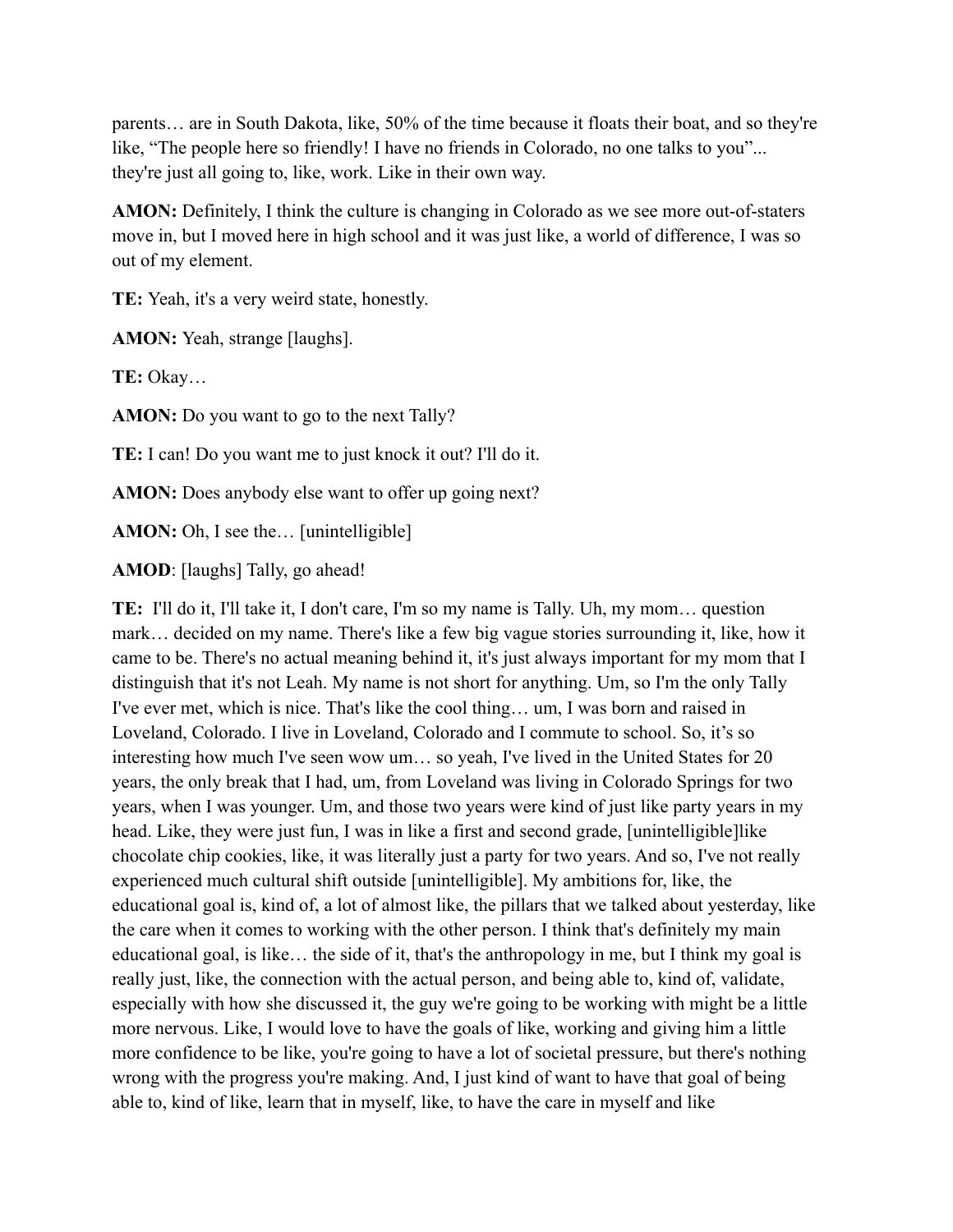[unintelligible]... "to know about me?" I guess first things first, ADHD. I love to be all over the place, and so I will get distracted… if I don't make eye contact, that's another big thing. If I don't make eye contact with you, while I'm talking or I'm, like, playing with things, it's because I'm listening. If I'm, like, looking at you, and making eye contact and nodding with you, it's a lie, I don't know what you're saying, if I'm just-

# **AMON:** I totally agree.

**TE:** It's… I have to preface it, um, because it's even, like, I will do anything, but look in the eye. So if I'm not looking you in the eye it's, not because I don't care. It's because, if I look you in the eye, I will not know what you're saying. The audio will stop processing. Um, I'm also very sleepy because I have narcolepsy, so if I'm yawning, again I'm not bored, it just happens. No matter how much caffeine I drink, it's going to happen. Um... "to know about where you are from". I mean, I guess, a lot of you guys obviously have the insight of the area. I think the important thing to know about where I'm from, is just like, the community of it, like the people of Colorado are different, almost, like we've discussed. Even like, we're just a very specific state, when it comes to one kind being a little more "hippy dippy" they go just a little bit more.. in my experience, like, the community is either kind of like middle class or, like, stuck up, or the, like, hippie end. Um, the easiest thing about the US is probably the privilege of it, like, because we just do have a lot of systems here that benefit certain areas of privilege…um, and the fact that it's all I've ever known, so it's kind of a good default, but the hardest thing about being the US is the US of it and, like [laughs]. All the other parts and the people. I do not want to be here my whole life, I'm definitely going to move abroad and/or stay there. So, the hardest thing is definitely, just like, staying afloat here, and seeing all of the stress and, like the state of the world, but, that's about it. I think that's all the questions.

**KW:** So, where would you want to move to?

**TE:** Oh God, that's the thing, I have no idea. I want to visit everywhere… The main places I'd want to move are probably A) within the US. I want to start by going to the Pacific Northwest like Oregon and Washington...

**AMON:** My gosh I would love to live there. So beautiful.

**TE:** That's like the only… all of my friends are also there. I've had… most of the friends in my life for, like, ever so, I have, like, a best friend in Texas, who wants to move there… all of my close friends who I've had since early high school want to move… [unintelligible] just so happened that like, ee have a whole new friend community there… but I'd love to move there, and then anywhere Europe, but especially something like Finland, Netherlands kind of thing because they have… they have… they have some stuff figured out that I like that they have figured out so… mainly there but, honestly it's kind of just like where the wind takes me because of my philosophy side, no set place.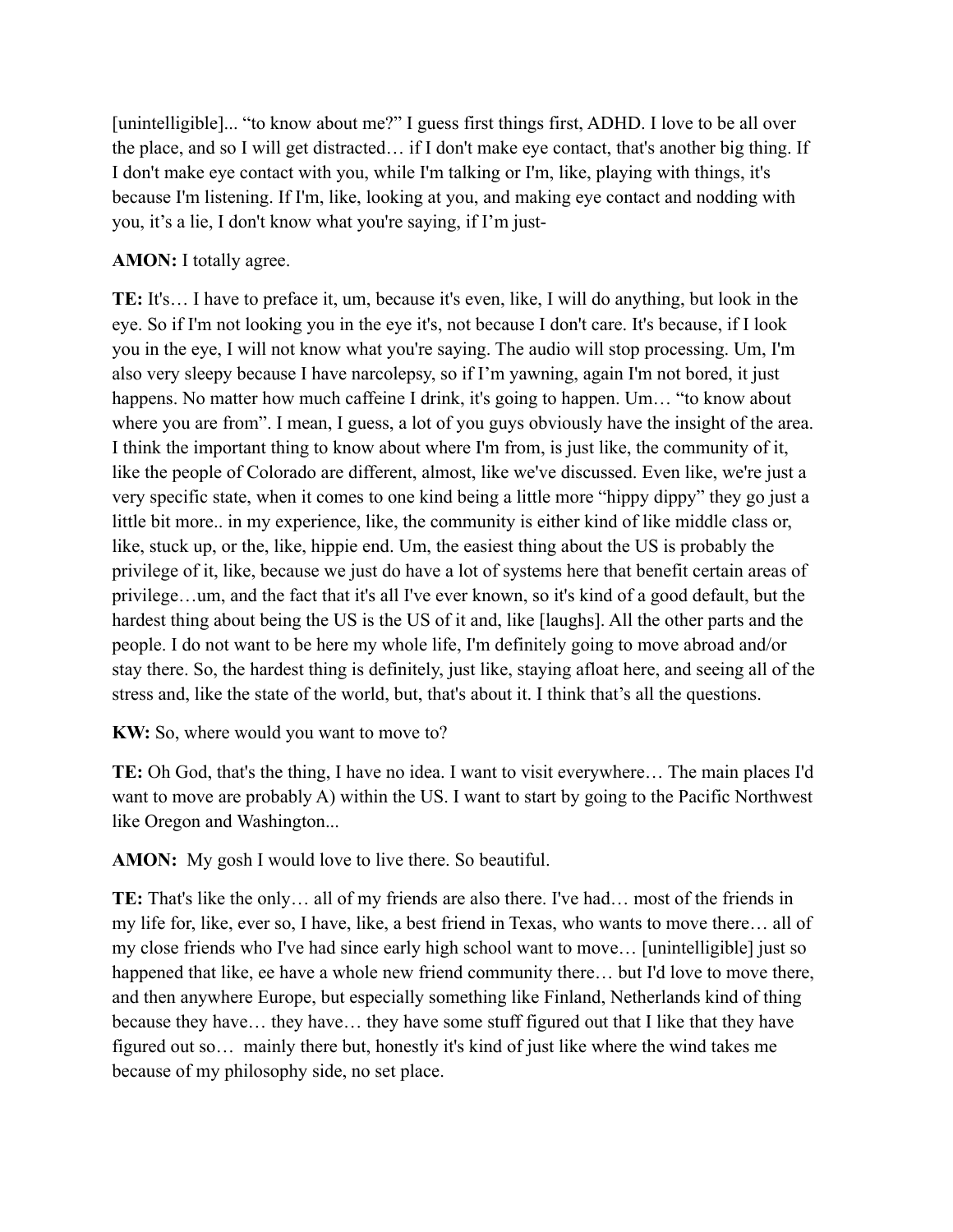**AMON:** I totally agree, I'm the same way.

**KW:** Mmhmm.

**AMON:** I want to dip my toe into the water a little bit of everywhere-

**TE:** And that's exactly what it is, and especially-

**AMOD:** It's the anthropology in us.

**AMON:** When I can figure out a place, I want to settle down.

**TE:** It's that, it's the anthropology in us. And I've been out of the country, thankfully, but I've never been to Europe, so I think that's also part of it was like, I don't know what it's actually like. So, I had a cousin that lived in England for a few years for soccer, and it was like the kind of thing he was like had I had all the appeal I loved all these different cool cultural things I wanted to move there… then I hate it, was so cold, it was rainy, it was dreadful, and I was like, maybe I need to reconsider if, like where in the world I'd want to go.

**AMOD**: I don't know... if you're thinking about the Pacific Northwest and you're not fond of England [laughs].

**TE:** He doesn't want to move there. I'm fine with it. Thankfully. The rain is nice.

**AMOD:** I very much agree.

**TE:** I think that's all, I don't know. I don't think I have anything else interesting.

**AMOD:** I can go next if no one else wants to.

**TE:** Of course..

**AMOD:** So, I'm Aiden. I chose my own name and I chose it, because it means "little fire" in Gaelic, and I thought that was adorable.

**AMON:** Oh, my gosh, that's so cool. Love that.

**AMOD:** And the Aries in me really wanted to show it off.

**AMON:** My gosh, should we go around and everybody say their signs.

**TE:** If you guys know it, I would eat that up. I would love that.

**AMON:** Sorry to interrupt you, Aiden.

**AMOD:** We can do it, oh no, you're good. Big three or just sun sign?

**AMON**: I don't know my big three.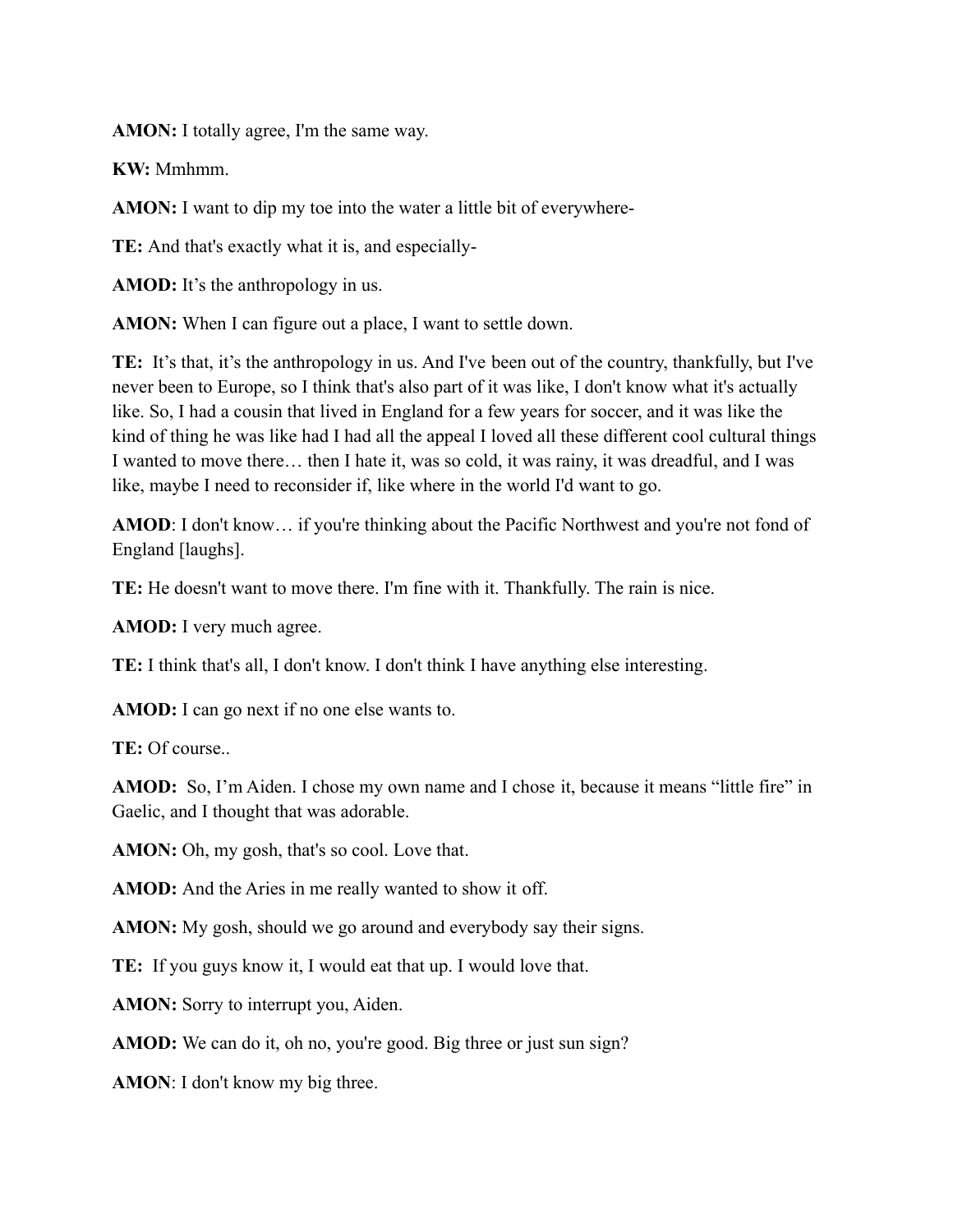**TE:** I can tell you my big three because it will explain everything about me if [unintelligible] this semester.

**AMOD:** Yeah, cause I'm Aries ' sun. Scorpio moon and Leo rising.

**TE:** That's so interesting, oh I'm such an astrology person.

**AMON:** I'm an Aquarius.

**TE:** I am too.

**AMON:** I don't remember my…wow, I feel like we're soulmates, Tally.

**TE:** [unintelligible]

**AMON:** I don't remember my chart because my chart didn't make any sense to me. It didn't really-

**TE:** I know all of my chart. It's very embarrassing. My whole… I'm it, I am an astrology kid because all of my best friends are. So like, learning by association.

**AMON:** Oh, my gosh I need to learn more about it.

**TE:** There's so much, I'm an Aquarius sun too, and then I'm an Aries moon and rising. So apologies for the fact that I'm loud all the time. [unintelligible].

**KW:** Can you guys hear me?

**TE**: yeah

**KW**: I am a sun Leo, moon Cancer and um, rising Leo.

**TE:** I love that. I love that moon for you.

**AMOD:** It's such… a contrast.

**KW:** It really is.

**TE:** It's very true.

**HM:** Um, I don't know my, like, big three but, I'm a Gemini and that's all I know [laughs].

**TE:** Love all the energy, yeah. Okay, that was a good introductory….

**AMOD:** Yeah, very very nice, now we know!

**TE:** I'll ask everyone.

**AMOD:** I'm actually from the Greater London area. My family, uh, comes from all around England and Ireland. I moved to the US when I was six years old, so I've been here for 19 years.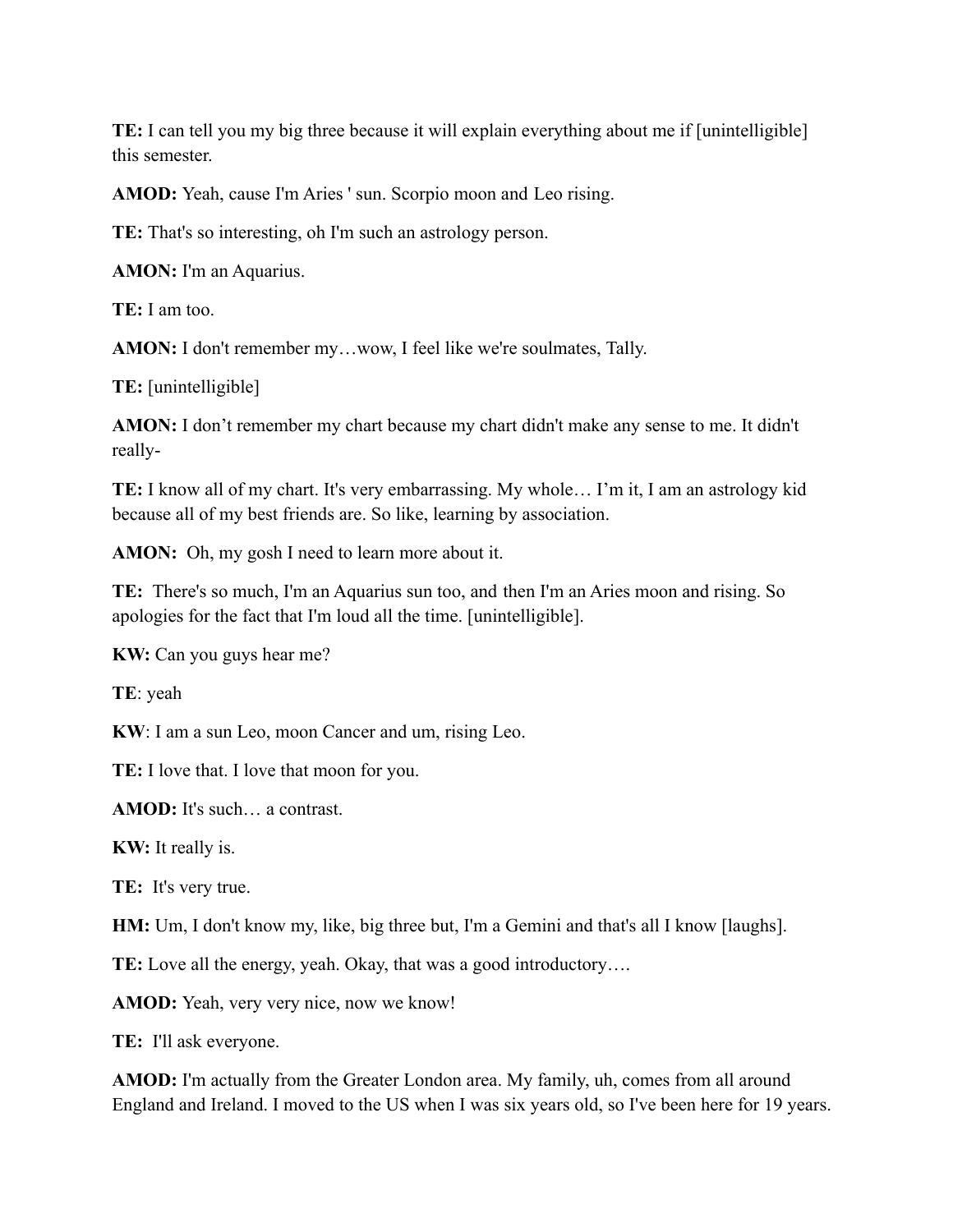I was bullied out of my accent at a young age. I also blame how Colorado is for that. As for my educational goals, I'm really excited to kind of, get more practice, and like, job experience for the more cultural anthropology aspect of things. I'm not sure what's important for you guys to know about me, I also have ADHD. Me being the logistics coordinator is how I'm organizing that, so that I always know when we're supposed to be doing stuff. Um…the easiest thing about being in the US is that it's so similar to the United Kingdom. It's… I basically feel like I fit right in, there wasn't really much of a change, besides some like, linguistics differences. As for the hardest thing, definitely small children, when you have a different accent if you're, you know, different at all, elementary school children are vicious sometimes.

**AMON:** Ruthless.

**AMOD:** Yeah, that's that's me.

**AMON:** Wow! Thank you for sharing.

**KW:** I never would have guessed you came from a different country, honestly.

**AMOD:** Yeah, definitely um, I've assimilated.

**AMON:** I can't believe that they would bully you out of your accent, that's like the most precious accent there is.

**TE:** Right? Now, it's like a hot commodity.

**AMOD:** I don't know, the Londoner accent isn't exactly great. It's a lot like the, "oi governor" type accent more than the nice, soft English accent but, they definitely wanted me to have it when I got to high school.

**AMON**: Yeah.

**AMOD**: It was like you guys are the ones that pushed me out of it, don't talk to me.

**TE:** Like, you created this, what are you talking about? Plus, there's so much variety in accents in the United Kingdom, there's just so many different variations, it's crazy. How much do you remember from there, like do you just remember like a little bit and then moving here?

**AMOD:** Um, I actually remember quite a bit from the later years, just before I moved out of England. I definitely… we went back and forth a lot, as we were kind of getting things together, because, of course, all of my family is still over in England.

**TE:** Uh huh.

**AMOD:** So it's a lot of just kind of looking at how England and America have kind of grown together, while also apart, is interesting.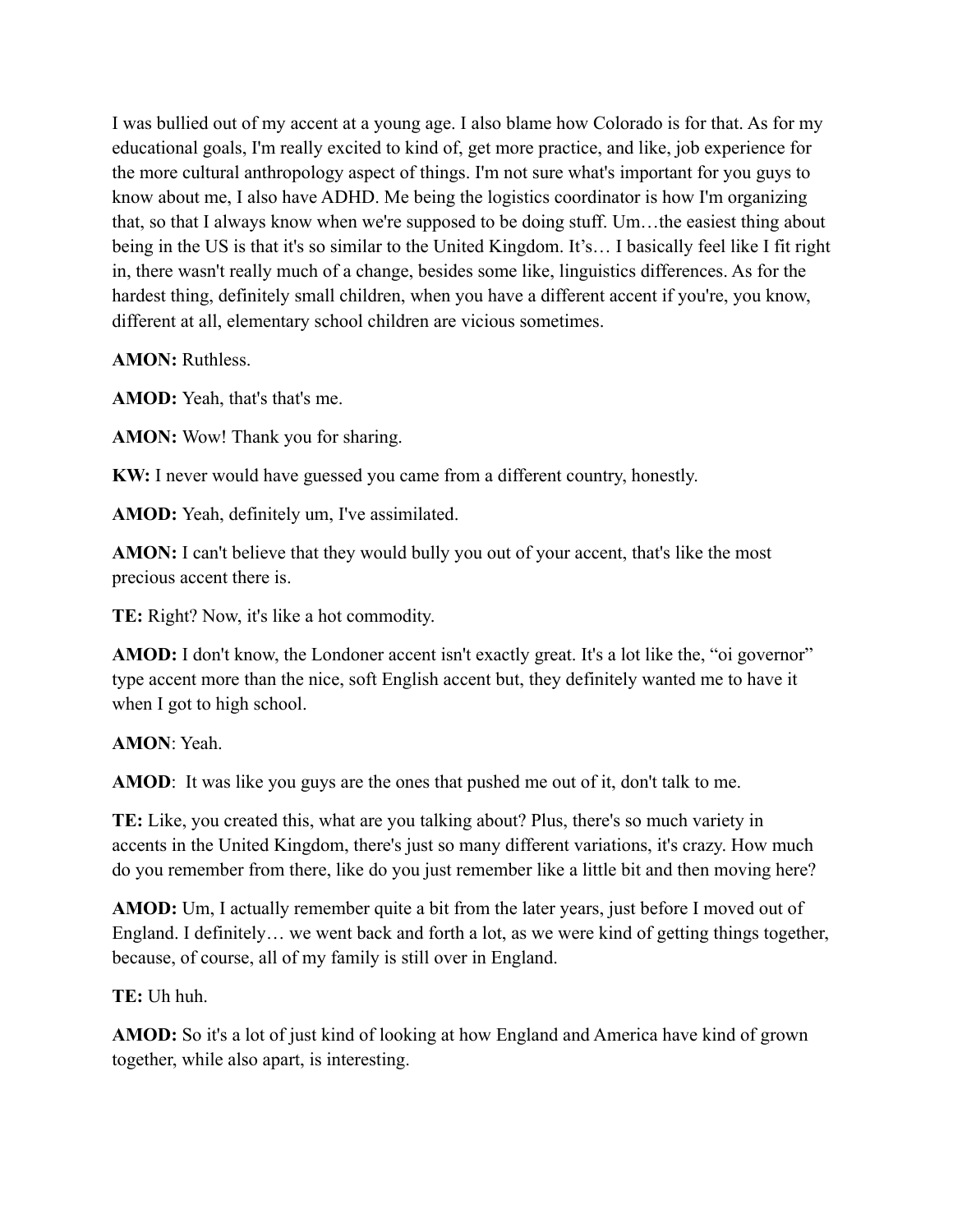**TE:** Yeah, that makes a lot of sense, it is really interesting. [dog barking in the background] Sorry, I have like five dogs so, it's bound to happen. I'm so sorry.

**KW:** Um, I could go next, if that's fine. I'm Kayla and I don't think my first name has any significance at all, but I think my last name is Irish so, and I don't know much about my ancestry so that's kind of like the one thing I hold on to. Um… I was born in Michigan. I've been back and forth, but I've also jumped around the South a bit. Um, I've lived in the US my whole life, never have left it, but I would love to. Um, my education goal for this, I really like learning about cultures. I love talking to people who have come from out of the country and, like my boyfriend's from Venezuela, so. I just like learning about other people from around the world. And what is important for you guys to know about me is probably that I have endometriosis, so what that means is, sometimes I may or may not be able to be in the Zoom. But, I can still keep contact with you guys. It's no problem. Um, what is something important about where I'm from? It's cold, I don't know [laughs].

**AMON:** Cheese curds! Right?

**KW:** That's Wisconsin [laughs].

**AMON:** Oh, nevermind! [laughs].

**KW:** Close enough though. Um, the easiest thing about being in the US is… um…I guess, just, I grew up here, so I know the ins and outs of it, but the hardest thing is probably, for me personally, the healthcare system, especially women's health, is a huge problem. Among many other things. So yeah, I think that's it.

**TE:** I fully relate with the healthcare system, it's no fun to navigate at all- [dog moving in background] [to dog] Why?

**KW:** It took me seven years to get diagnosed and finally get surgery.

**TE:** Yeah, my mom has a lot of the sleep disorders that I have so like, she was kind of a guinea pig and got diagnosed and she was like, wait you're also like sleeping everywhere what's this going on. And it was the same thing, like we had to jump doctors cause like we had it on the paper, like the diagnosis, and he was like you don't have it and we're like, okay interesting and like, jump hospitals. It's annoying.

**KW:** Super annoying.

**AMOD:** Gotta love the United States healthcare system and their ability to not get anything done.

**TE:** It's a talent, honestly.

**AMON:** There's a lot of systemic issues as a whole.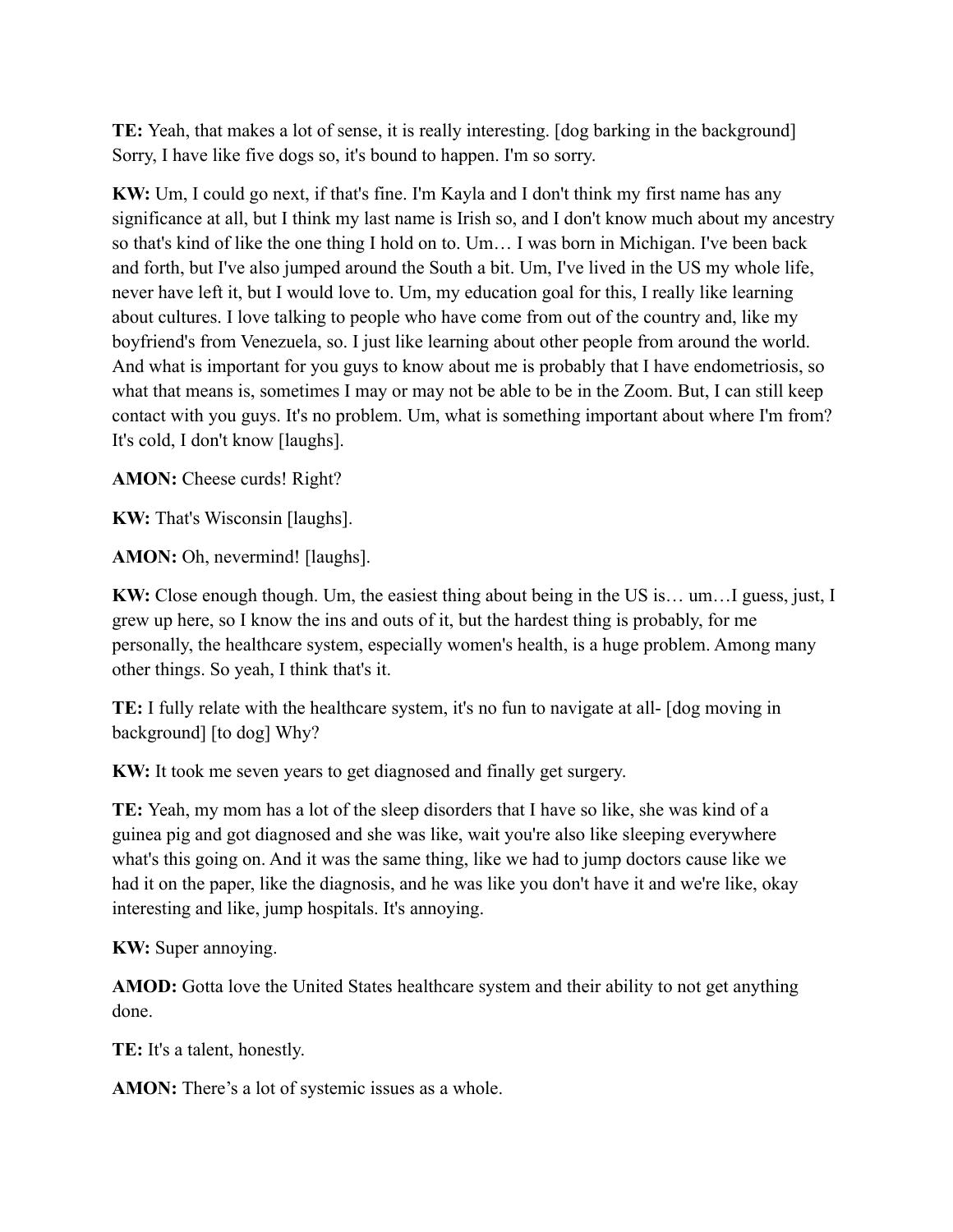## **TW**: Yeah!

**AMOD:** And then, they'll charge you \$500 for doing nothing.

**TE:** Good lord, right? It's so fun, so fun here. Love it here. Okay.

**HM:** Well, I guess, since I'm the last one, I'll go ahead and go. So, my name is Hannah. There's not like, a big significance to my name, but my sisters and I all have double letters in our name, so I have two n's, one of my sisters has two d's, two b's, two e's and then two m's[?] so we all have double letters to connect our names. And then, I know my parents were trying to decide on the spelling for my name. My dad wanted it without the H, my mom wanted it with the H and my mom won, so it has the H, at the end. And I'm from right here and Greeley, I've never lived outside of Greeley… um and so yeah, I have left the United States once and that was Canada, when I was like six or seven. It doesn't really count, though, because it was like right on the border of Montana, and it wasn't far from where my grandparents live, so it didn't really feel like I left that much. Um, and so I don't have any English learning goals, because it's my first language but from this, I just want to actually apply anthropology versus just learning about in the classroom. I mean like, I felt like with other Kimball classes, I have applied it a little bit, like a nano, from last semester at the interview. I felt like, I was applying some of the concepts, but this is like a different way of doing it so, I'm excited to do that um and then I don't think there's a lot that's, like, important for you to know about me. I'm like, I'm really shy and introverted so I'm more of like a listener, rather than like a speaker but I'll definitely make sure to hop in and talk so it's not just like I'm creepily watching all the time [laughs]. Um and, and I feel like you guys all know Greeley probably pretty well, so it's not like you guys don't know anything and there's something I can share that you wouldn't already know, especially like Tally since you're from Loveland. You know you're right there, so it's not super-

**TE:** To make you feel better, I actually do not know Greeley. Okay, I have yet to explore outside of campus. I mean, I've driven around a few times, but I have never been in Greeley, like my whole life, we just never went there.

**AMON:** Okay gosh unpopular opinion, but I love it here.

**HM:** Me too. I love it. That's why I haven't left.

**AMOD:** I just don't leave my apartment.

**AMON:** And I'm so sad to leave. I grew up in kind of, a smaller town, like on the outskirts of San Diego, so I just love this small town, like, community vibe, um, that's what I love so much about here. Like, being able to like go to the store and like, bump into people that I know and things like that, I love that.

**HM:** Yeah, for sure! And I think what I like about Greeley is that it's small but it's also big. And, it's like so close to everything like, it's close to Loveland and it's close to Denver, and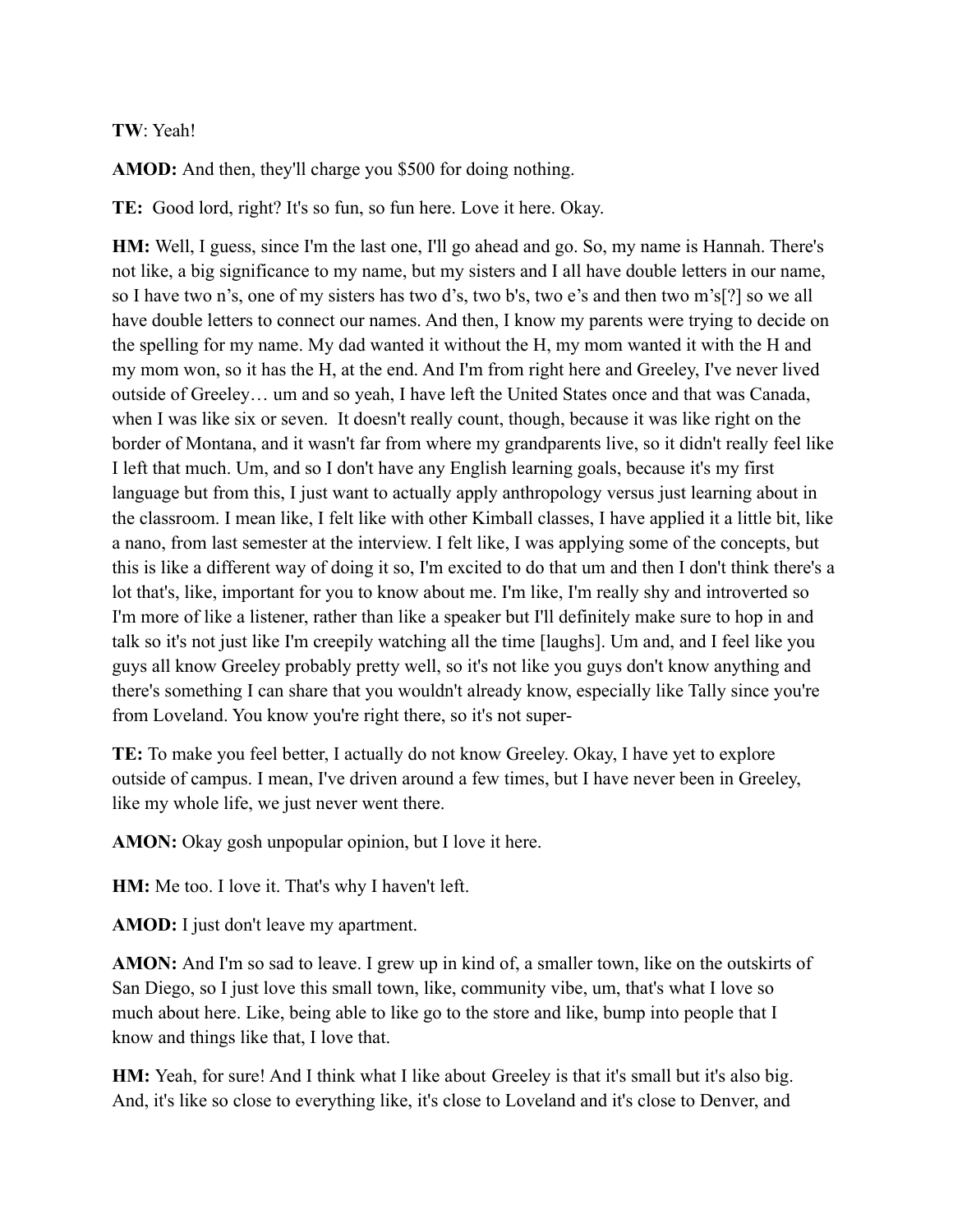like Estes Park so it's not like, I feel like I'm trapped and I can't go anywhere, like I'm just stuck in a tiny town with nothing to do… and I think that's part of what I love about it and then, I don't know, I just love the area and I like the mountains, so I don't plan to ever leave, really, except to travel, because I really do like traveling. But yeah that's about all I know, oh, if you guys ever want to know fun things to do in Greeley, I am such a nerd and I like to do a bunch of like, local things, so if you guys ever want ideas, I've got like a million.

**KW:** I think it's funny that you bring up, like, small towns and feeling trapped, because I actually lived in Fort Morgan for like 10 years. I don't know if you know where that is but…it was not good [laughs]. There was nothing to do there except for go to walmart.

# **HM:** [laughs].

**TE:** My, my parents are much more small town people, I also think right now, I'm the same way, where I love Loveland because it's just central. Like, it's 30 minutes from the friends I went to high school there, so I know a lot about Fort Collins compared to other places, like it's right next to Longmont or Denver. Like it's… you can visit, but they're, they're right outside of like Rapid City, South Dakota most of the time, and it's so weird to see the difference, even [unintelligible] like in Greeley that's the thing that you have like options to do, which is really, really nice is that you can either like do this or something else, or whatever, but like small towns in South Dakota are quite literally like the 12 people that are there are the 12 people that are there, like everyone knows everyone.

**HM:** Yeah, my parents live in a really small town in Montana, and like that's where my mom grew up and we go visit, I'm like what is there to do, because then the closest city is like, there's like tiny ones, but they don't count because there's nothing but like, Billings, like two and a half hours away. And, it's just, it's terrible because I'm like, I'm so bored, there's nothing to do except go to their dollar store and like stare at their hills that are a million miles away [laughs].

**TE:** Thankfully, they're… my parents are kind of central and, like the touristy part of South Dakota over where the Black Hills are. But, the town my mom grew up in, in South Dakota, is literally so small that it doesn't have a single stoplight. Like low lights in the town because there's one Main Street you like…. there's not enough people to stop at a light. And so she's like, "I love this, I love knowing like seven people" and I'm like, "mom, like the grocery store and the gas station in town are connected. They're in one building." So, I'm like, "what do you do?" And she's like, "you kind of just hang out" and I'm like, "why do you hang out with the same people?" I can't do it, I don't know how, when it's that small.

**KW:** [Cat comes on screen] This is Dexter. He's joining us today.

**AMOD:** Hello Dexter! I love him.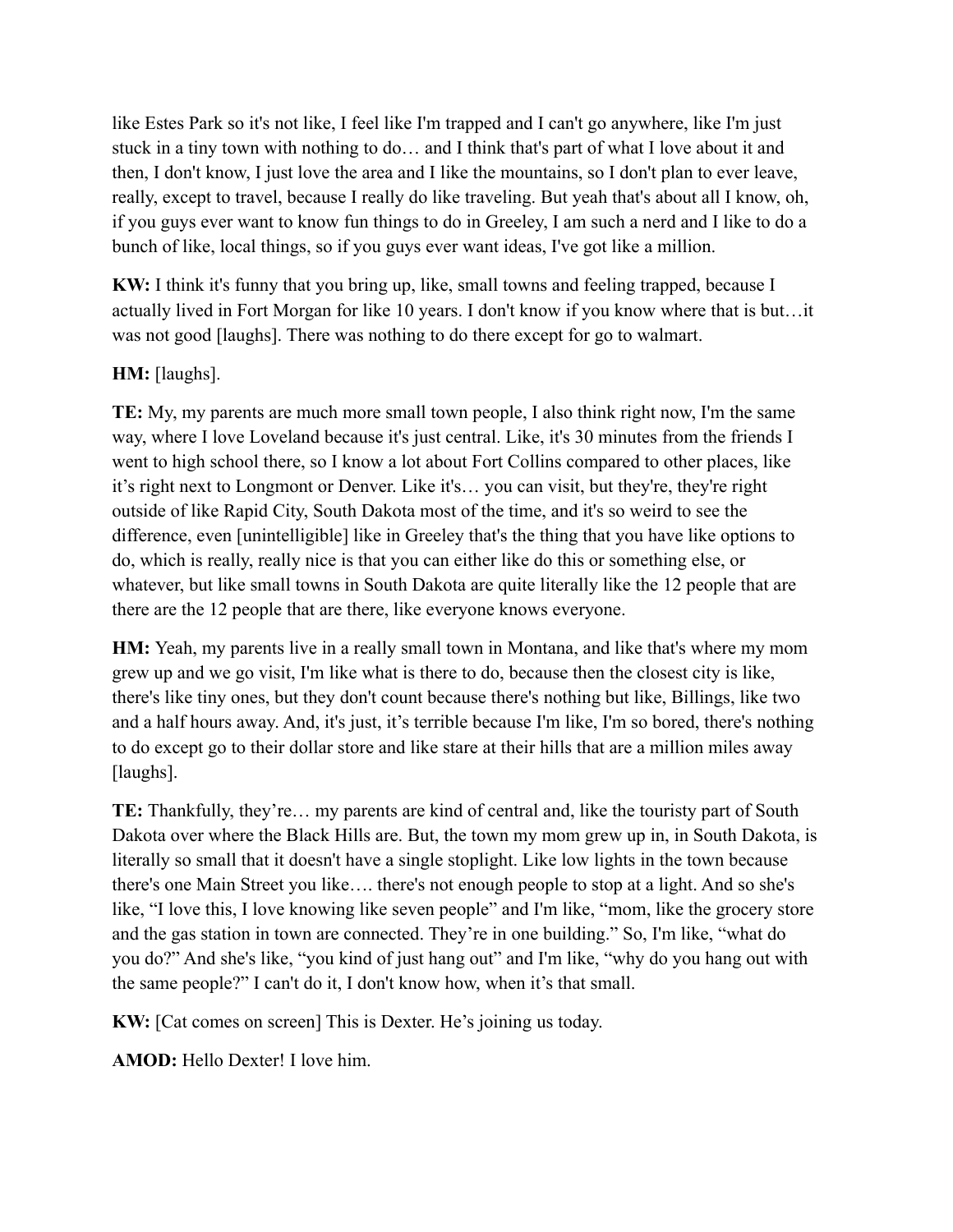**TE:** I have none of my pets hear me, I have, okay, well, I can hear one, but I can't... I have two guinea pigs, I can hear them drinking water.

**KW:** [talking to Hannah] Who's that?

**HM:** [holding a cat] This is my family's cat Cova (spelling?). Um, and then we have one more in my room right now, and that's my sister's cat is Skittish, and then my cat is upstairs sleeping, and his name is Robert.

**TE:** King.

**AMON:** We have two cats in our house, they're not in here right now, one of them's a kitten so he's rambunctious but their names are Gravy and Ollie. Gravy literally looks like a sack of biscuits and gravy, he is the chonkiest boy, he's so precious.

**TE:** [holding up a dog] This is [unintelligible]. This is Lady.

**KW:** Aww.

**TW:** The other two I ever boxers, so I can't really pick them up.

**KW:** I have two more cats, they're not here but they're Stubby and Beans.

**TE**: I love all these names.

**AMOD:** I have a fake plant.

**TE:** That's [does hand signal for 'perfect']

**AMON:** Oh my gosh, I have over 30 plants in my room. As you guys can see.

**TE:** [unintelligible] [talking to Lady] Where are you going?

**AMOD:** Oh, I could never. I can barely take care of myself, let alone 30 plants.

**AMON:** Oh, my gosh, I love them. It can definitely be hard, sometimes we do get distracted and I'm like, "oh, I haven't watered them in a week" but, they're easier to take care of pets, I think.

**TE:** They probably are.

**AMON:** I'm working my way up to-

**TE:** I'm such a, like, an animal mom.

**AMON: -**a hamster. But with the two cats I'm worried that we won't.

**KW:** What a cutie!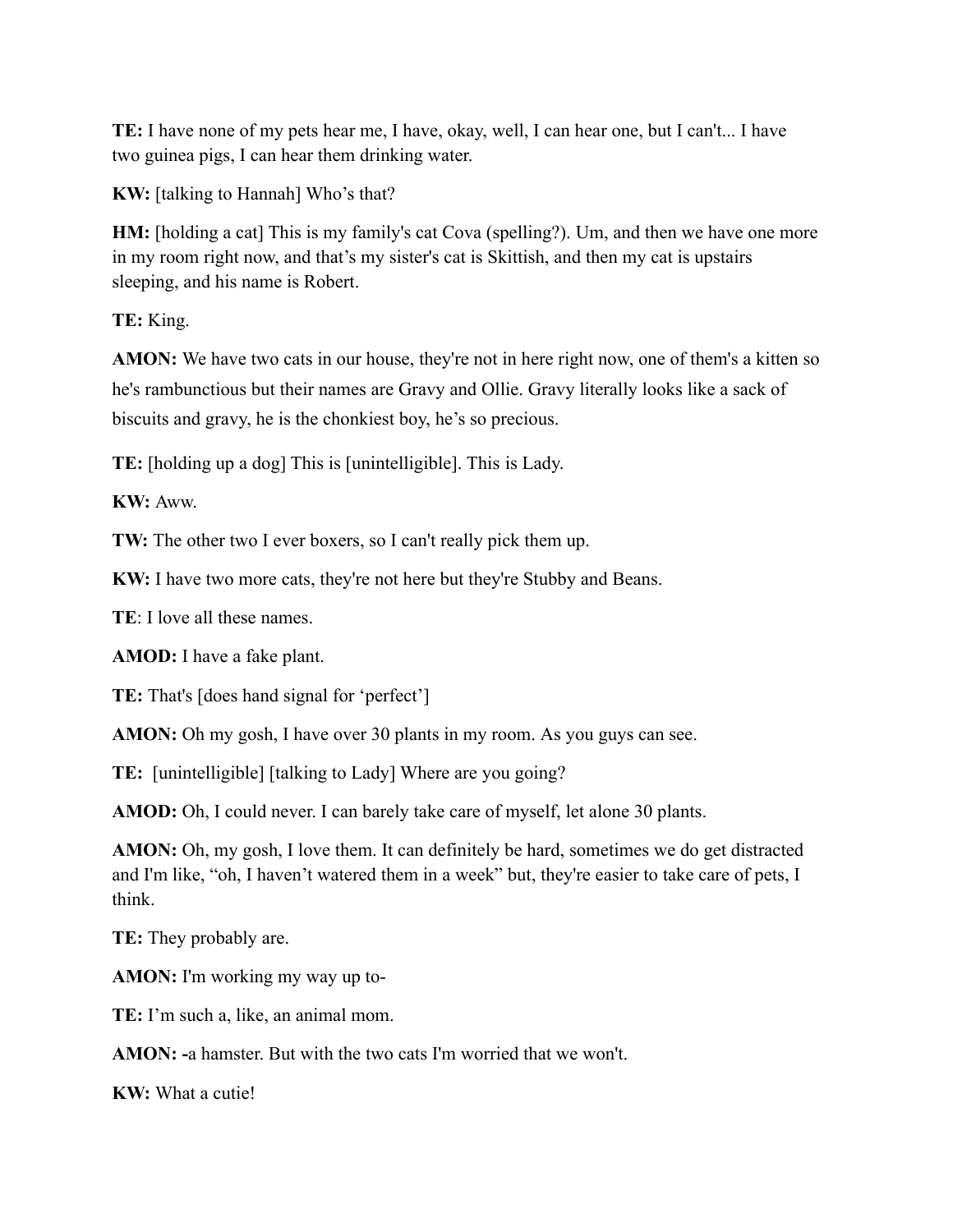**TE:** I'm obsessed. I'm obsessed with everyone that has cats, because I can't have them right now. So, like okay. I guess, we can ask, between now and next week, are we meant to do some of these questions with him next week. Or should we just choose a few from this list, instead of doing the whole thing? But we might even have time, since like, it took each of us only like a couple minutes, right? For him to do his?

**KW:** Yeah, we could like to focus on his more and us, kind of like, shorten ours down.

**TE:** Uh huh. Yeah, okay, and kind of just give him the context of like, all of us just speak English and don't know what we're doing in life so like, you're… we're here to learn about interesting things um.

**AMON:** I feel like we could do like, what our name is and where we're from.

**TE:** Mmhmm.

**AMOD:** Yeah, just like small introductions.

**TE:** Yeah, plus even the ones that have something important to know about or like what's important about you like, we can answer those for him or like what we've experienced at least for the most part, like being raised in the US. Because it seems like, especially if his strength is a lot more in like reading it, and he probably just hasn't like… I don't know how long he's lived in the country, but obviously it's a different period than we have. I think that's the only question I really have for next week.

**HM:** Um, I guess I do have a small question. I know, like I think his last class… not yesterday, but the week before, they mentioned something about facilitators for each meeting. I don't know, do we kind of, do we want to just run it like we did today, or do you want to assign someone to be in charge? I don't know [laughs].

**TE:** I understand, I'd be fine to take notes throughout. The other good thing is, since we will have the recording and transcript is that we can fill in any notes or any like missed [unintelligible]. I would say, if anything stands out to you at any point, you can easily jot it down, um, when it comes to note taking, like even I would be completely fine to volunteer of likem writing, almost, down the answers to the questions that he responds with we've been will have the recording.

**AMOD:** Do you guys have the shared Google drive folder?

**HM:** Um I didn't click on it, but I got the message yesterday, I think I should be able to get it.

**AMOD:** Yeah, there's a document in there that's called "weekly session notes" and we could all, you know, collectively do notes if we find something interesting.

**TE:** I will look. I probably got it if you sent it.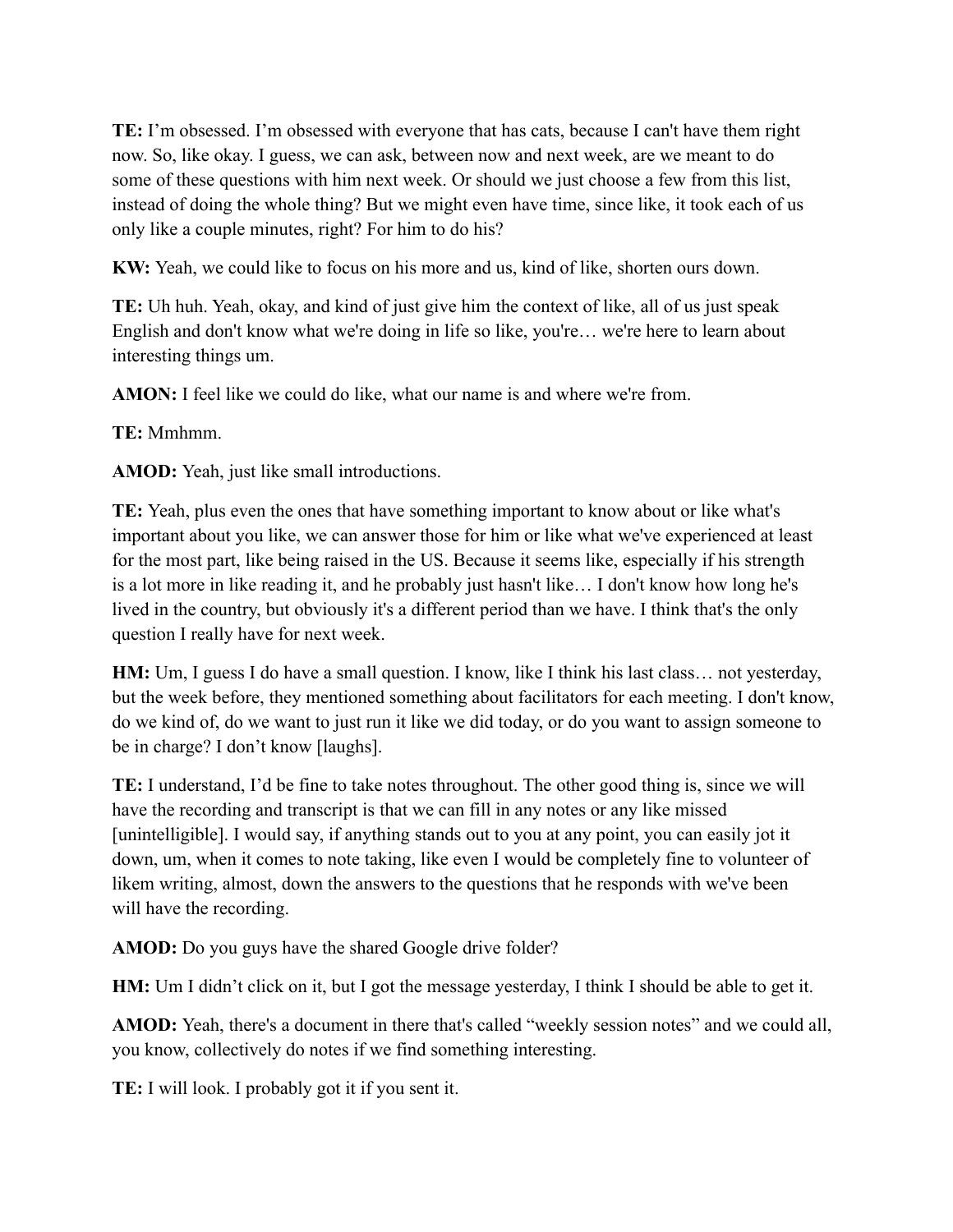**AMON:** Is that in the WhatsApp?

**TE:** Uh huh. Is it?

**AMOD:** No, it's-

**HM:** On Canvas right.

**AMOD:** Yes, in the Canvas messages.

**AMON:** Okay.

**AMOD:** I can also post the link in WhatsApp.

**TE:** Okay okay yeah I'll look for it, but I can't find it on Canvas somehow. Then I will ask you for it there.

**AMOD:** Here you go. Let me know if that works.

**TE:** There we go, okay, I found it.

**KW:** Okay, I got to it.

**TE:** Awesome, okay. I don't think I have any more questions [unintelligible] than anything else, technically. Do any of you have any other questions, comments, anything for next week?

**KW:** Nope.

**AMOD:** I'm sure this would have gone longer if we actually had our informant but...

**TE:** I mean… we're like, it's very close.

**AMOD:** We are extremely close. I'm very proud of us.

**TE:** I know. I was like this, having that for an hour, we did it. Good for us.

**AMON:** Okay, if nobody else has any questions, should we adjourn the meeting?

**HM:** Yes.

**KW**: Yep.

**AMOD:** Yep, yep I'm good if you guys are.

**AMON:** I hope you all have a good rest of your week

**TE**: Yeah.

**KW:** See you guys next week.